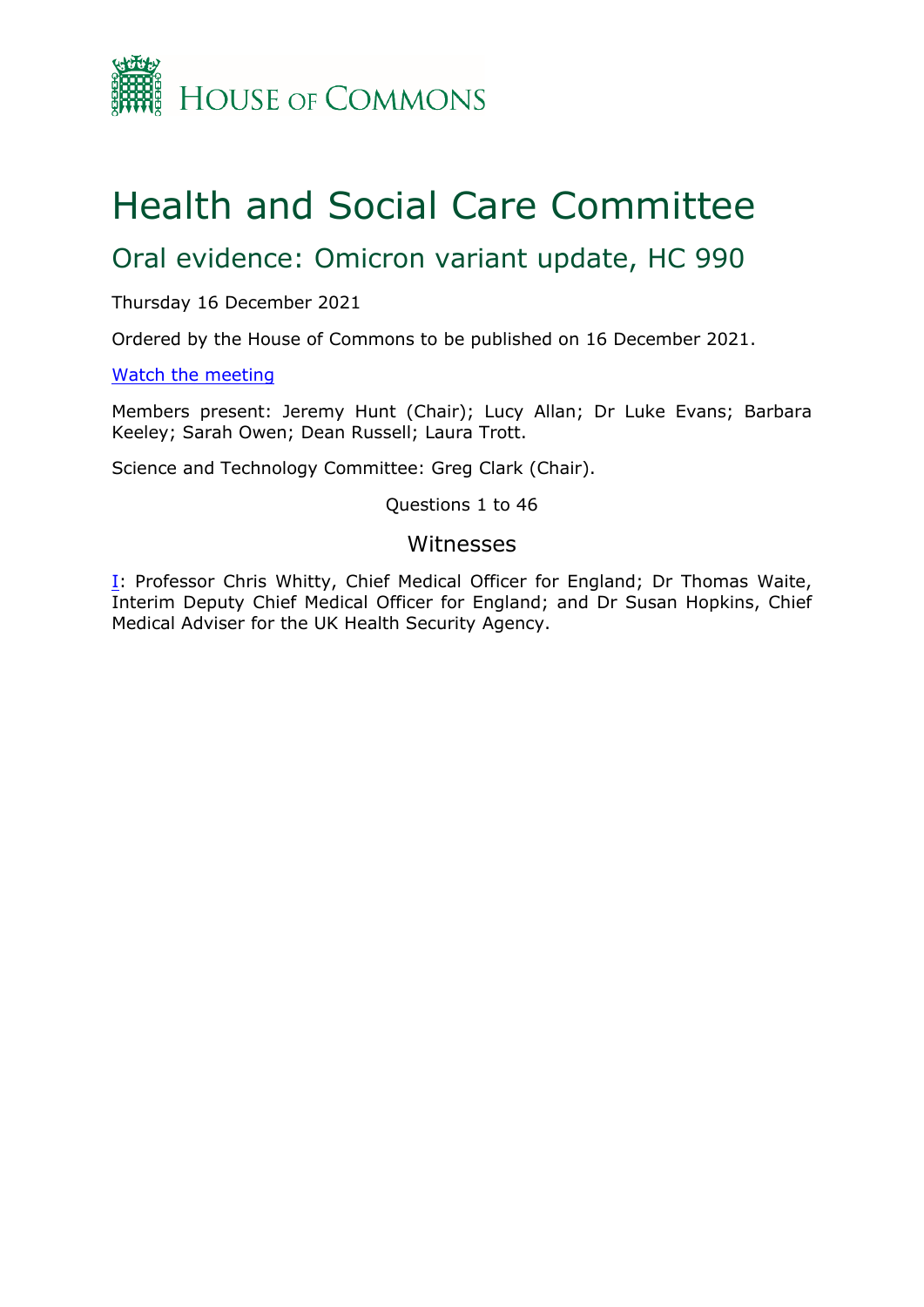

### <span id="page-1-0"></span>Examination of witnesses

Witnesses: Professor Whitty, Dr Waite and Dr Hopkins.

Q1 **Chair:** Welcome to a special session of the House of Commons Health and Social Care Select Committee. With us this morning we have Professor Chris Whitty, the chief medical officer; Dr Thomas Waite, interim deputy chief medical officer for England; and Dr Susan Hopkins, chief medical adviser for the UK Health Security Agency. We are also pleased to welcome Greg Clark, Chair of the Science and Technology Select Committee, who is joining us as a guess panellist. Thank you all very much for joining us at a very busy period.

Professor Whitty, I want to give you a chance to elaborate on what you said yesterday. You said that we should prioritise social events that matter and deprioritise more trivial ones. In practical terms, could you explain what you meant when it comes to people thinking, for example, about their Christmas plans?

**Professor Whitty:** Thank you, Chair. I hope what I said was reasonably clear, but I will try to phrase it slightly differently and see if that helps.

Everybody can see that this is moving very fast and is highly transmissible. The rates are going to continue to go up. It is a period of the year when lots of people have things that really matter to them family-wise, as well as in other bits of their life. My point was—and I hope I can reiterate it—that people want to protect the time that is most important to them. That therefore means, in practice, that it is sensible for people to cut down on work or other interactions with people, including potentially social ones, which are less important to them so that they reduce their chances of catching Covid, and indeed reduce their chances of passing it on.

I would not want to say to people that they should do a particular thing or that they should do this or that. This is about saying to people, "Look, this is a period to prioritise." To be clear, it was a message that the Prime Minister also gave last night.

Q2 **Chair:** To be a bit more specific, Dr Nikki Kanani yesterday advised people not to go to football matches if it was to watch football. Do you agree with that?

**Professor Whitty:** What she was actually saying was that, if someone went to a stadium, please make it an opportunity to have a booster. That is a message we really seriously want to get out.

Obviously, we want to get back to a situation where we are on a more normal track, and the route to that lies through the booster programme. What she was saying is that we are opening up stadia over this weekend for boosting. Her positive message, as someone very heavily embedded in the boosting programme, was to please take your opportunity to get boosted, and if that means going to a stadium that should be the priority.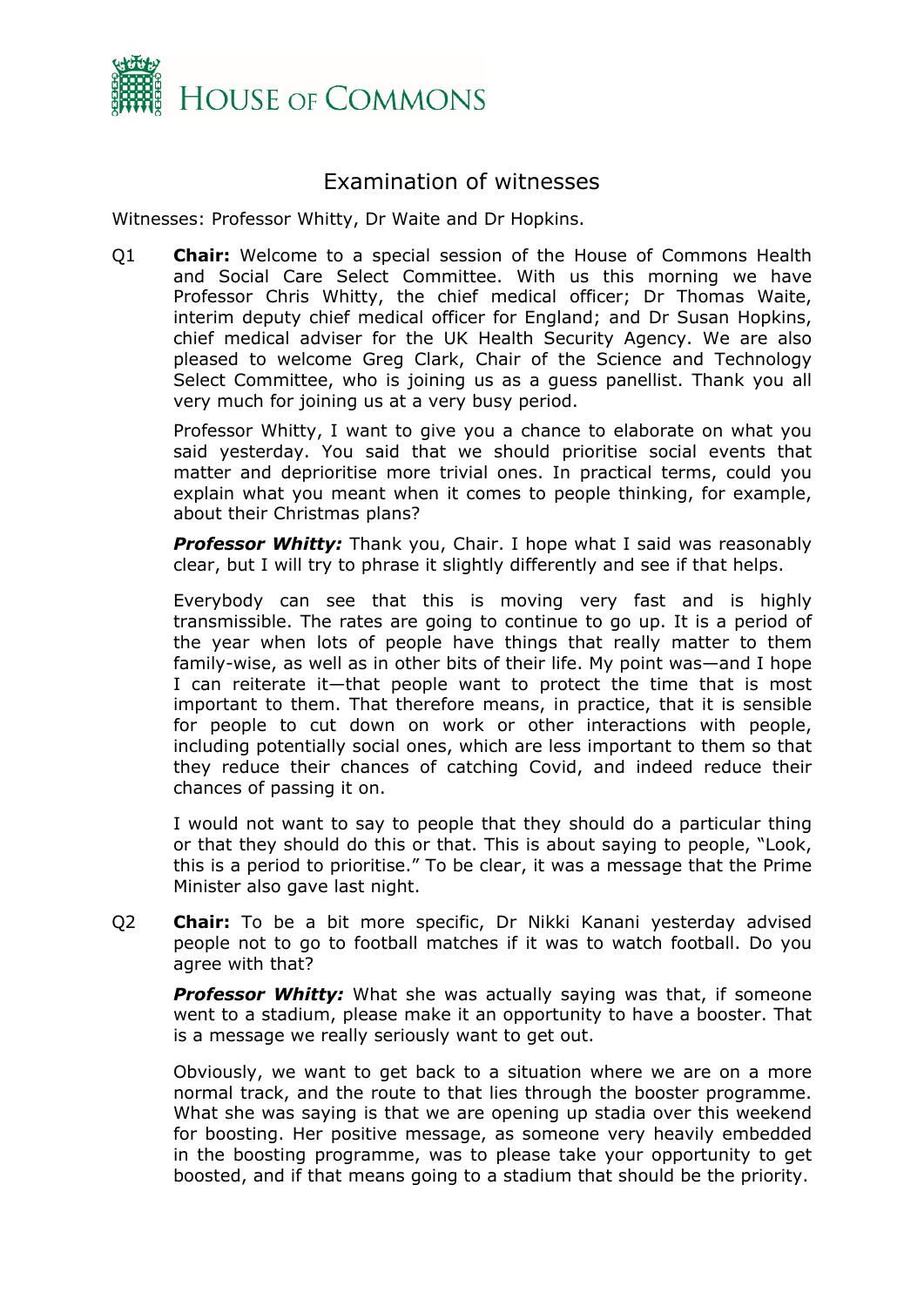

Q3 **Chair:** You are not advising people not to go to football matches. Correct?

*Professor Whitty:* What I am advising people to do is to prioritise. If the most important thing to them in the next 10 days is to go to a football match, that is the priority for them. That is really the point I was trying to make. Prioritise the things that really matter to you. If you wish to do those things and do not wish to end up self-isolating or unwell at a time you really do not want to be, you will probably want to do fewer other things.

Q4 **Chair:** If you were planning in the next week to go to four or five social functions, your advice would be to try not to go to perhaps the two or three that matter least to you.

**Professor Whitty:** Basically, what I am saying is that anybody who has something that really matters to them should concentrate on that thing and then build out from there, rather than just accepting every invitation and going to every bit of work in person. This very much applies also to work situations. Certainly, our team are way down in terms of the numbers coming in, and that is quite right, as with most other teams that I know. That is very sensible. Government guidance is to work from home if you can. That absolutely remains the guidance now.

Q5 **Chair:** To be more specific on something that is going on a lot at the moment, which are Christmas parties and office Christmas parties, I think what you are saying is that if you are one of those people for whom that kind of party is not essential, as compared to spending time with your family for example, it would be a good thing not to go.

**Professor Whitty:** What I am trying to avoid, and you are trying to make me do it, is making other people's choices for them. I want to say clearly that I think people should prioritise what really matters to them, and then cut down on the things that do not. For some people it may be that what really matters to them is going to the office party. Fine, but it should be for people to make those choices.

Q6 **Chair:** That is very clear and helpful. Thank you for that.

I want to move on to more questions about Omicron itself, and what we know and don't know. One of the things you talked about that we do not yet really have hard data on is the extent to which the vaccines will stop you getting seriously ill. So far, as I understand it, the studies seem to show quite a lot of vaccine escape after two doses, but much less after a third, booster, dose. Do those figures relate to antibody deterioration and T cell deterioration, or is it just antibodies?

*Professor Whitty:* There are two lines of evidence. There is the lab side of things and the clinical side of things. I know you know this, Chair, but I am laying it out for people watching. For both of those, there are three things we are interested in: the ability of the vaccine to stop people getting infected; the ability of the vaccine to stop people getting severe disease and ending up in hospital; and the ability of the vaccine to stop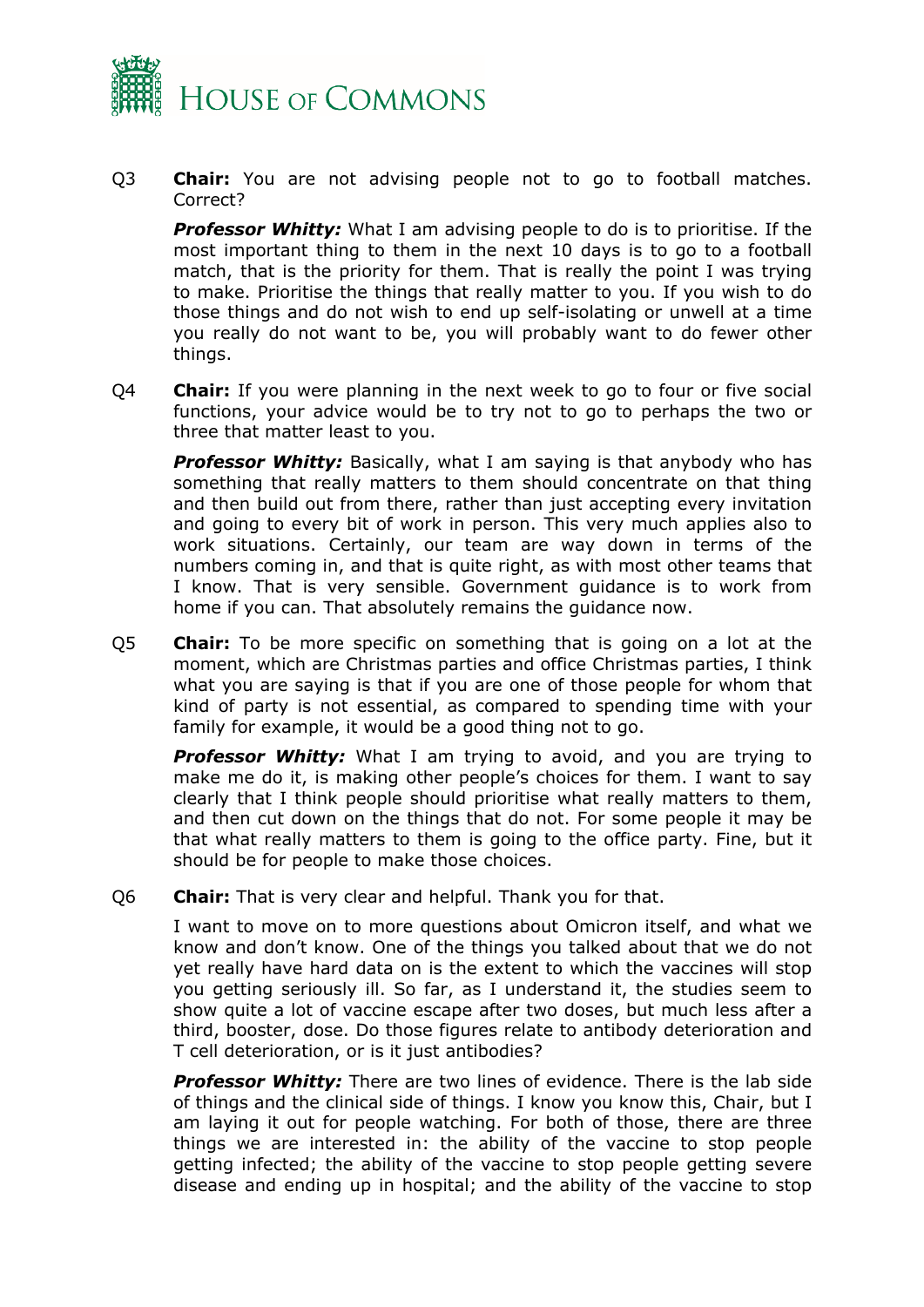

people dying. In general, they get more and more effective as you go up that line.

What we have at the moment on the lab side is quite a lot of different labs looking at the antibody data, which is half of the immune system, as you imply. That certainly suggests that antibody response is much less effective against this variant than it was against Delta, Alpha and the original Wuhan strain.

That is likely to translate into reduced ability to reduce the infection, and that is indeed what we are seeing. The clinical studies are showing that lots of people are getting reinfected with Omicron who previously had been vaccinated or had a combination of vaccines and natural infection. It definitely is likely to bypass some of the ability to reduce infection.

What we do not have are very good T cell studies. They take longer to do, for one thing, from the lab side. What we do not have are clinical studies, from South Africa, the UK or indeed anywhere else, that say to us with confidence what the levels of protection of one dose, two doses and a booster dose are on hospitalisation and deaths.

Most people think, and on the positive side we all think, that there will be some preserved immunity, particularly on the non-antibody side—the T cell and the other side—and therefore it is likely that someone who has had one or two vaccines already will have some protection and, with a booster, considerably more protection against hospitalisation and death, even though the protection against infection is less good.

The final point I want to make on boosters is that it looks as if they restore some of the ability to reduce infection, probably quite a lot of it actually, at least for a period of time, so there are multiple reasons to get the booster. It will reduce your risk of severity. It will probably reduce the risk of mortality. It almost certainly will reduce your risk of transmitting and getting symptomatic disease. We really want to push the point that boosters are absolutely critical to this.

Q7 **Chair:** When do you think we will get good data on hospitalisation rates and risk of severe illness and death?

*Professor Whitty:* I think we will get some reasonable data from South Africa before we do from the UK, but that will be for two doses because they do not yet have a booster programme in the way we have. They will probably go first on the clinical side, but there is good data coming here. I will ask Dr Hopkins to talk about that, because UKHSA and specifically Dr Hopkins herself are leading on this.

In terms of the booster, obviously it will take longer because as of two weeks ago almost nobody was boosted. Now we have really good levels in the older population, but we have not yet got all the way down to the group that is actually being infected by Omicron. Susan, do you want to add to what I have said?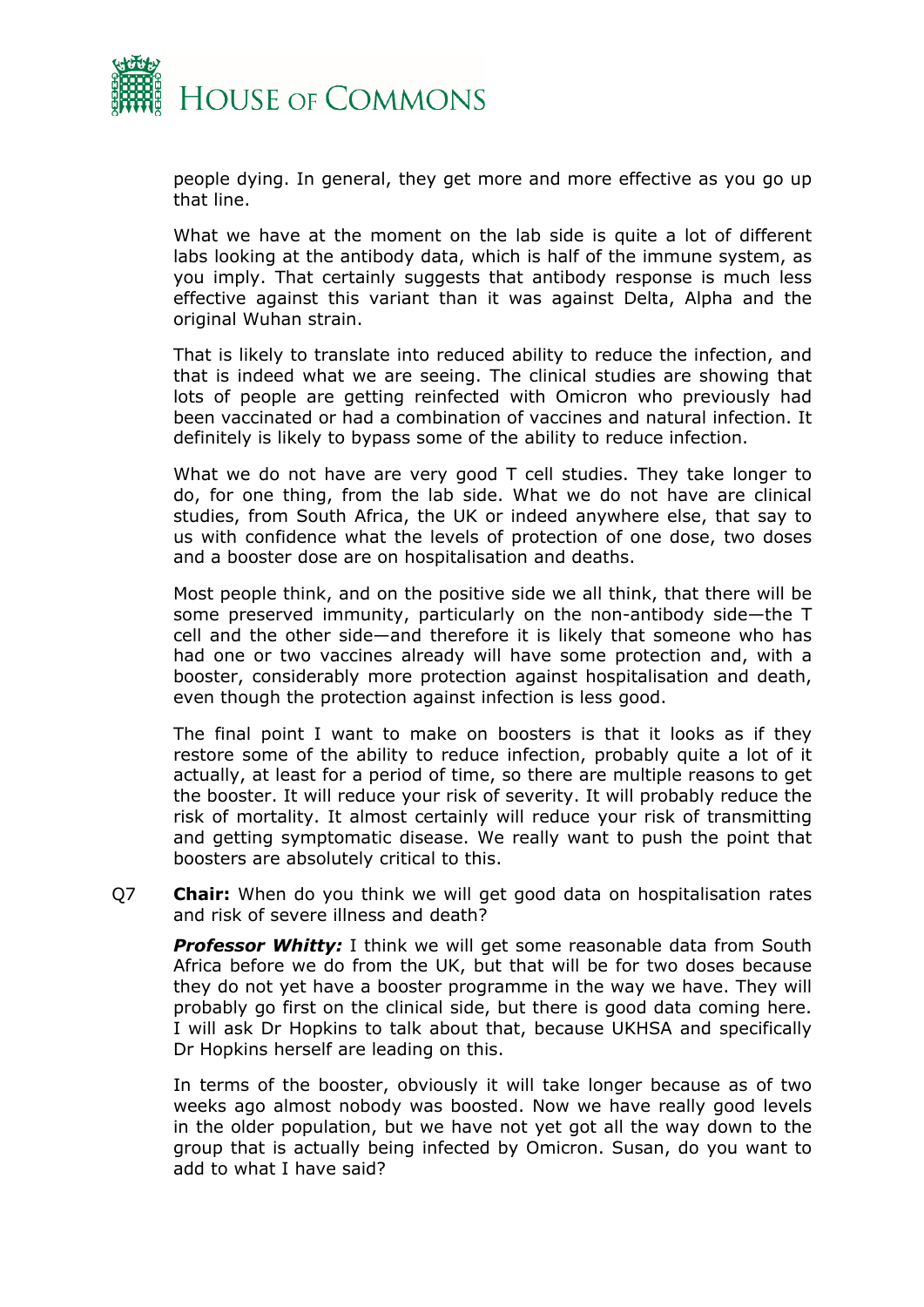

*Dr Hopkins:* We have a series of studies that we planned and have the analysis ready to run. What we know is that we need about 250 individuals in hospital before we can make a severity assessment compared with Delta, and also a vaccine effectiveness assessment. We start running that assessment when we start having enough cases who have been admitted to hospital to do it. Then we run it daily until we have enough power to determine that the results are effective, to allow us to make assessments to release.

Q8 **Chair:** How many Omicron patients do we have in hospital as of today, or yesterday?

*Dr Hopkins:* The release numbers that we released yesterday are 15. However, we are constantly working on data linkage to improve that. We will release new numbers this afternoon.

*Professor Whitty:* The real number will be much bigger than that. That is simply the number who are proven, just to be clear.

#### *Dr Hopkins:* Exactly.

Q9 **Chair:** Understood, but to give us all as members of the public an idea of timescales, are you expecting to have some reliable data before Christmas, in a week's time, or will it be January before we really know the answer to that question?

*Dr Hopkins:* I think the earliest that we will have reliable data is the week between Christmas and new year, and probably early January.

Q10 **Chair:** Thank you. Let me move on to another question, if I may, Professor Whitty. It is about transmissibility. There has been a lot of discussion about the doubling rate being two days or even less than two days. Mathematically, that would mean that within two or three weeks the entire population would be infected. Is that what you expect to happen, or would you expect the doubling rate to slow down as the infection progresses?

**Professor Whitty:** I think the doubling rate will slow down for two reasons. The first is that people are taking sensible precautions; it is very clear that they are taking sensible precautions and that itself will help to slow down the doubling rate.

The points we were making about prioritising the interactions that matter the most to you and the Government's advice on working for home are all designed to help slow this down, particularly at the beginning, to buy us time to get through the boosting. At a certain point, the number of people who have already been infected and have immunity, either from the boosting or from Omicron itself, will mean that the group of people it can then infect is getting smaller. That will also slow it down. At a certain point, it reaches a peak.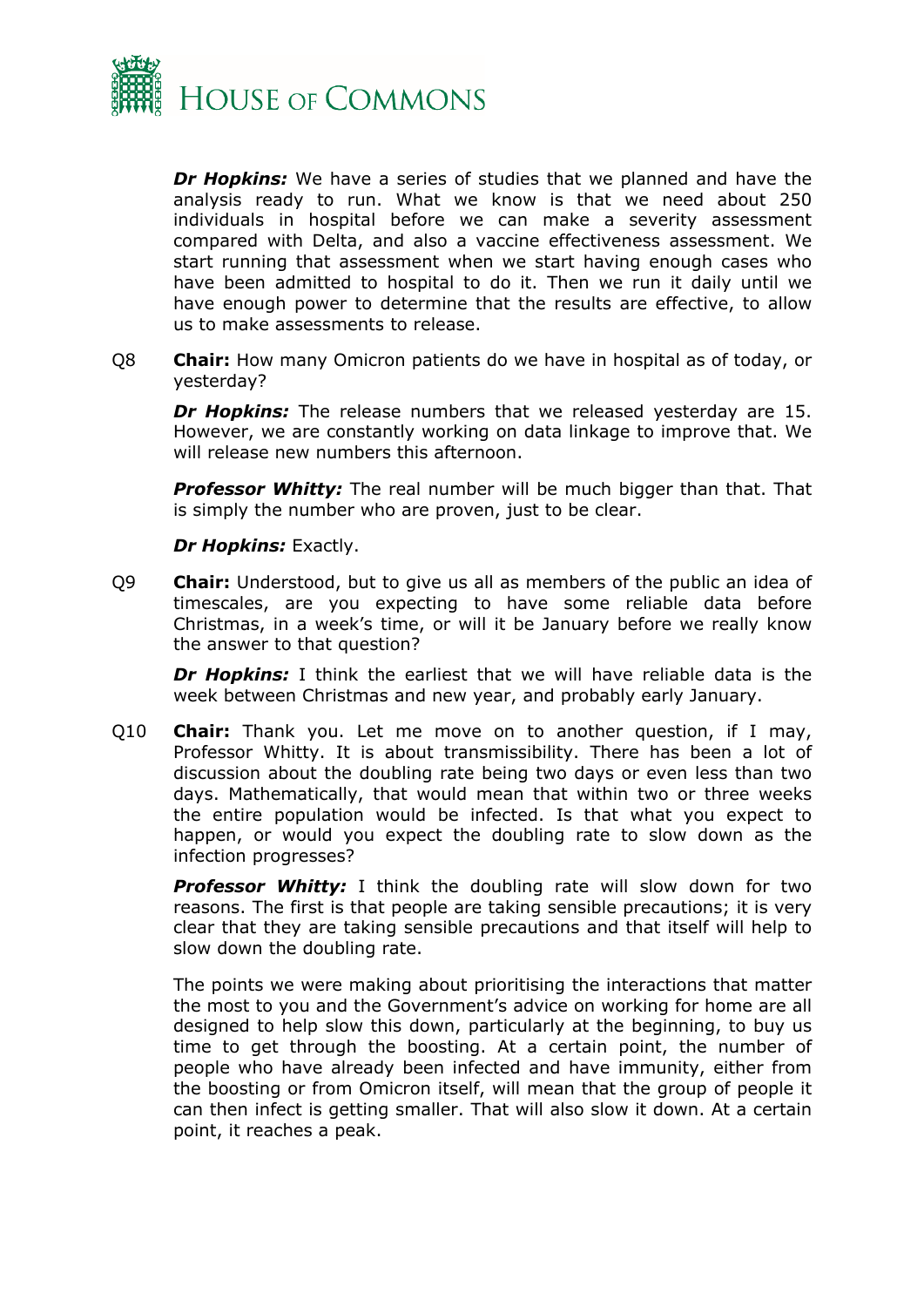

What we will see with this, and I think we are seeing it in South Africa, is that the upswing will be incredibly fast, even if people are taking more cautious actions, as they are. That will help to slow it down, but it is still going to be very fast. It will probably therefore peak quite fast. My anticipation is that it may then come down faster than previous peaks, but I would not want to say that for sure. I am just saying that it is a possibility. In terms of where we are going over the next couple of weeks, I think the rate of increase will be fairly impressive.

Q11 **Chair:** Let's talk about that peak for a moment. The London School of Hygiene and Tropical Medicine, which advises SAGE, says it expects that over the winter months 20 million to 30 million Brits will be infected with Omicron. It will peak at around 600,000 infections a day around the end of January, with hospitalisations between 3,000 and 7,000 a day. Is that your central expectation as well?

**Professor Whitty:** I have to admit that I am extremely cautious of forward projections on exponential models. This is not a criticism of the model, to be clear. The problem is that even a very small change in the inputs you put in leads to a very big difference in what you get out at the other end.

There are some critical things we do not know. We obviously do not know at what level it is finally going to peak. We do not know that yet. We do not yet know what the effects are in terms of hospitalisations of two doses of vaccine, of prior infection and of a booster dose. There is still debate about whether it could be a slightly milder version; I do not think it is to the point of actual triviality. All of these are really important. I am very careful. All the way through the whole pandemic, I have resisted putting into the public domain forward projection numbers, except over a very short time period when I think they are more reliable, simply because I do not think they are reliable, and you cannot put enough caveats on them.

Q12 **Chair:** Let's look at the numbers we know. We know that yesterday was the highest ever daily reported level of infections. You said you thought we might end up, because of the time lag to hospitalisations and deaths, with a record number of hospitalisations at a daily rate as well. We do not know, but we could do that.

The general view is that the NHS starts to really struggle if it has to cope with more than 4,000 in a day. I think the previous peak in January was 4,500. Do we have to confront the realistic possibility, even likelihood, that that 4,500 previous maximum will be exceeded?

*Professor Whitty:* There are several different bits to that. Of course, we are talking about huge uncertainties. I do not want this to be seen as me saying this will happen. I am just saying that there is a range of possibilities.

Certainly, with just over 4,500 people admitted at the absolute peak— 4,583 to be exact—it is possible that, because this is going to be very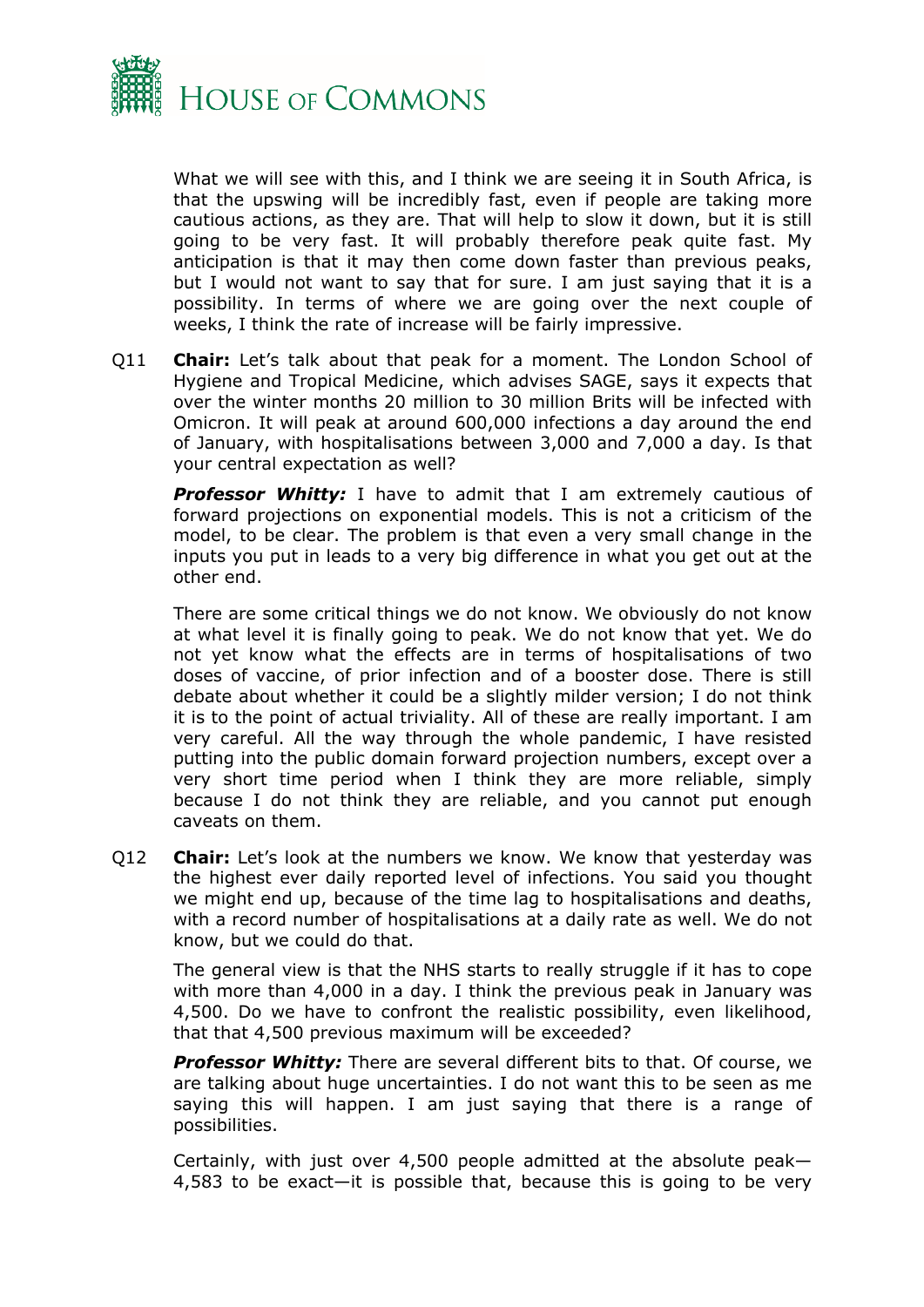

concentrated over a short period of time, even if it is milder, you could end up with a higher number than that going into hospital on a single day. That is entirely possible. It may be less than that, but I am just saying that that is certainly possible. The whole point about this is that it will be really concentrated in a very short period of time, very possibly.

There are two caveats to that, however. One of the things that matters to the NHS is how long people stay. If, for example, people stay in hospital for a shorter period because they are protected by prior vaccination, it means that the total number could still be lower even if the peak number per day was going up and was higher. The total peak number of inpatients was just under 40,000, at 39,254 to be exact. You could have a higher daily rate but a lower in-patient rate if there was shorter hospitalisation. Obviously, it could go the other way as well. The other thing is that the number going into ICU could also be quite a bit lower if, in addition to protecting against hospitalisation, vaccines provide additional protection against really severe disease.

What we should not assume is that, if we got the same number going in the front door, that necessarily translates into the same numbers in hospital in an ICU at some point in the new year.

Q13 **Chair:** We had a previous peak in January. What we did then was to control it by locking down the country. That brought the number down. Have you advised the Government that we need to be doing more now than we are currently doing to reduce the spread of Omicron?

**Professor Whitty:** I am going to give a formal answer, and then I will try to give a slightly more helpful one. My formal one is that the only formal advice is what comes from SAGE on the science side, and that is published. It is very important that we do not start saying, "This is what we said to Ministers on this, that or the other day." There will be a public inquiry and they will go through those. Other than that, the convention is—obviously, as a distinguished previous Secretary of State you would have expected the same—that advice to Ministers is absolutely confidential.

What the Government have said, and I think what we have all said, is that to make really tough economic and social decisions there are some key bits of information that we do not yet have, and there is a very wide range of possibilities as to where this could go—some of which are, as you imply, very difficult indeed for the NHS, and some of which are much less so.

We are getting new information the whole time. This is being reviewed by the Government the whole time, but they have a clear plan of action. Ministers have set out a clear plan of action that has two strands, one of which is around working from home, plan B things—all the things to try to slow things down at the initial stage of the upswing. The other, critically, is the booster programme. Obviously, if the facts change and it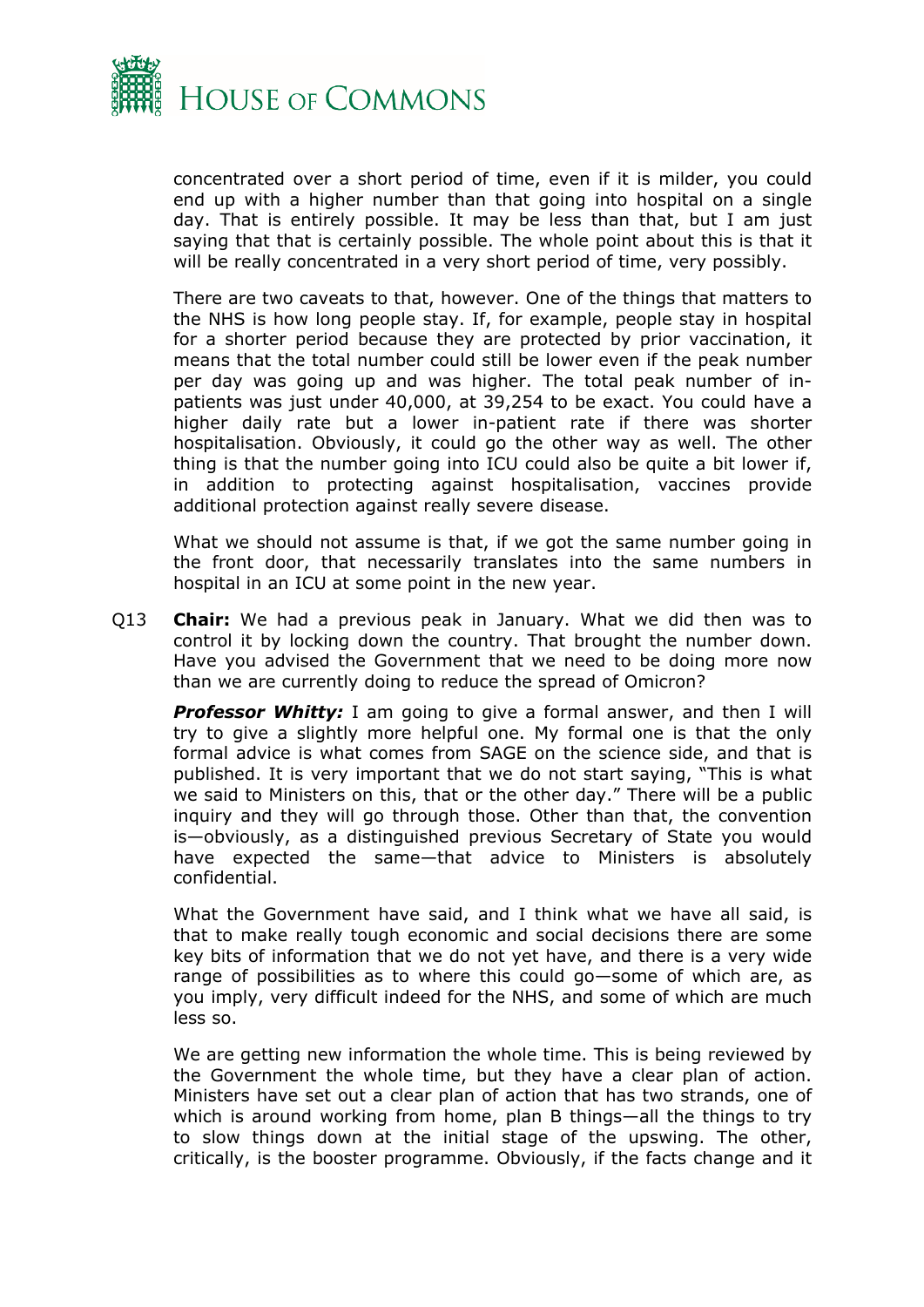

becomes clearer that things are heading the wrong way, Ministers will always make constant reviews over time.

Q14 **Chair:** What I really want to understand is this. I appreciate that you cannot tell us about every detailed conversation that you have with the Prime Minister. In terms of setting expectations, at the moment theatre performances, Christmas parties and football matches are all going ahead, but if things continue to take a turn for the worse we need to be prepared for that to change. Is that what you are saying?

*Professor Whitty:* I think that, if it looked as if the vaccines were less effective than we were expecting, that would, for example, be a material change to how Ministers viewed the risks going forward.

Can I add one risk, which is going to happen irrespective? Because of the steepness of this, even if it ends up in a situation where boosters hold it to a large degree for a lot of people—there will still be a lot of people in the NHS; this is not an NHS point, however—a lot of people will simultaneously fall ill, be unwell and isolating or caring for others at the same time across the whole economy. I think we need to take that side of things quite seriously.

**Chair:** Thank you.

Q15 **Lucy Allan:** Professor Whitty, you have been very clear that Covid will be with us for a long time, if not forever. In the event of more variants of concern, is it your view that we will have to continue to live with reduced social contact—in your words, de-prioritisation—for years to come?

**Professor Whitty:** I will try to spin the way I see this over a long time period, meaning a five-year frame. I think you have just asked a really critical question. If I project forward, I anticipate that in a number of years, possibly 18 months, possibly slightly less or possibly slightly more, we will have polyvalent vaccines that will cover a much wider range. We will probably have several antivirals—we already have two reasonable ones—and a variety of other countermeasures that mean that the great majority, probably almost all, of the heavy lifting when we get a new variant, unless it is extremely different, can be met by medical means, because the vaccines will have wider coverage and the antivirals will pick up some of the remaining slack.

We have come from a place where we had absolutely nothing, so everything had to be done by social distancing and all the destructive things that went with that right at the beginning. Where we are at the moment is in a kind of transition period. A very large amount of it can be done by this, which is why the boosters are so absolutely essential, but we are not quite in the rather safer haven that I expect we will have in a couple of years' time. I do not see us having to do this repeatedly every few months. I see it as something where we are in a transition.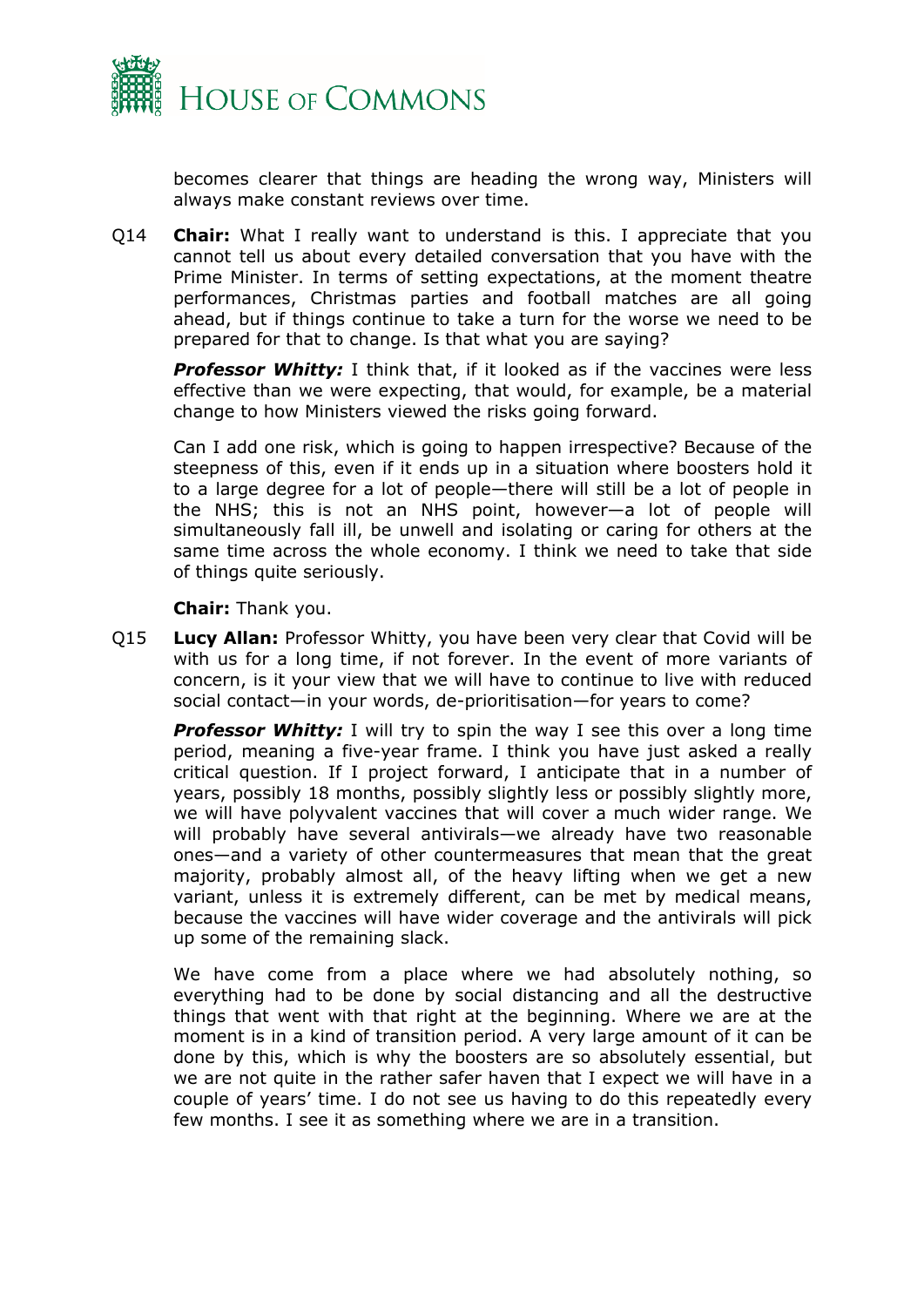

How we are responding to this variant is very different from how we would have responded in a pre-vaccine era. That is an example of how things are going to change. That change will continue.

Q16 **Lucy Allan:** Potentially, that transition period could last several years. Is that what you are saying?

**Professor Whitty:** No. I think what will happen is that the risks will gradually decrease over time. It is incremental; it is not a sudden thing. I think each six months will be better than the last six months. As to how fast that will be, it is always dangerous to predict science.

What has been impressive about this from a scientific point of view is that my expectations have been surprised on the upside all the way through on the science thing so far. We have had faster vaccines, faster clinical trials and faster new drugs than I would have predicted at the beginning of the epidemic—and, in fact, than I did predict at the beginning of the epidemic. My job is to try to give a cautious, central view. It could be slower than that, although actually there is a possibility that it could be faster than that, but I see a future that is much less risky than it is at the moment. As I say, it is less risky now than it was six months or a year ago.

Q17 **Lucy Allan:** You foresee a situation where we will be learning to live with Covid as we do with, say, flu, and that is the longer-term plan. Is that right?

*Professor Whitty:* Yes, and that is how we have dealt with every single major infectious disease. Historically, one of the things where medical science has been most effective is that, every time it has been faced with a major infectious threat, we have found a countermeasure. The last really big pandemic, a very different one, was HIV. The approach that we took to that was obviously completely different, but we now have medical countermeasures to it.

As to the future, in the long run, science will de-risk this. It is not going to go away as a problem. It will always be a problem. Some years it will be a big problem. The way I would see it with Covid at the moment is that it is rather like a hairpin bend that has been put in our way. We were cruising along at a reasonable speed. We now have to slow right down. We have to go round it. We have to get ourselves back on track with the boosters, and then we can accelerate out again. What we hope is that that will get less and less needed as the medical countermeasures mount up.

**Lucy Allan:** Thank you.

Q18 **Barbara Keeley:** I want to ask some questions about pressures on social care, given the link to NHS capacity. I have some points for context first. Amanda Pritchard and Stephen Powis wrote to NHS leaders to encourage discharge from hospital by avoiding the need for social care support through personal health budgets and hotel beds.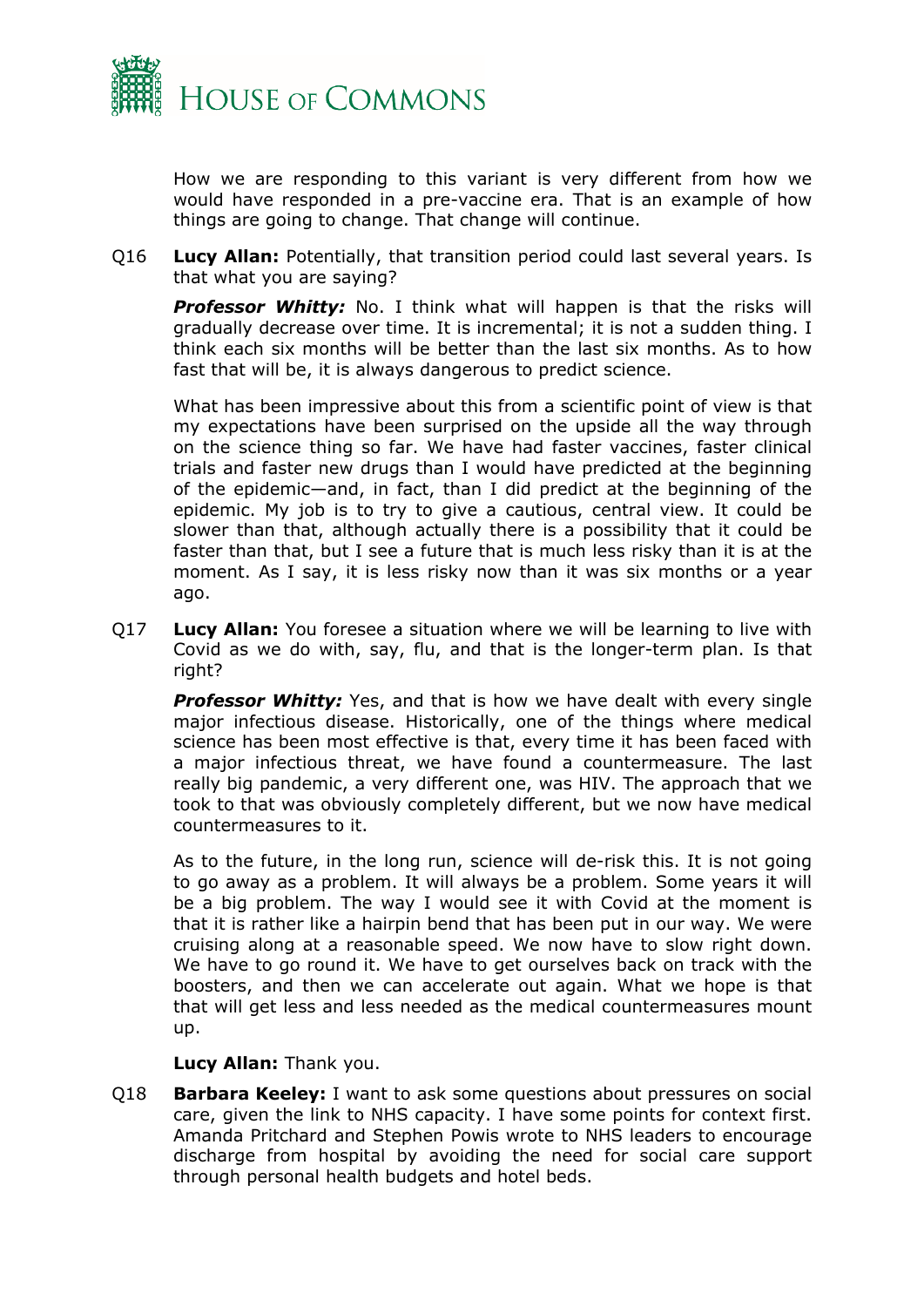

Reports of hotels being turned into temporary care facilities in Devon have horrified patient groups. Nadra Ahmed from the National Care Association said that hotels are not configured to deliver care, and questioned the safety and wellbeing of residents if they needed urgent medical assistance. Do you think that people can be cared for safely in hotels, and is this a proportionate measure to take in the context?

*Professor Whitty:* I want to start by saying that I am not responsible for the operational side, and I do not want to try to start making up NHS policy on the hoof.

Inevitably, what you have is a situation where, as with all emergencies, you are doing the least bad thing you can do, which is still going to be far from perfect. Many of the decisions we have had to take in the health service and the social care system have been things we would never want to do under ordinary circumstances, but they are less bad than the alternative. If the alternative is a situation where people are stuck in hospitals exposed to all the risk of that, and where the hospitals as a result have people who could be medically discharged and there are people queued up in ambulances outside with life-saveable but lifethreatening conditions, that is clearly even worse than any of the alternatives. None of us would see this as a perfect solution. It is a situation you only want to have for a period.

Of course, there are some people who can be cared for in a hotel setting, and it is simply a matter of just waiting for them to have a placement. For some people that is absolutely fine. The job of clinicians will be to try to make sure, as best they can, that the people who are least at risk are the ones who end up going into hotels or similar kinds of things, and that the ones who are more at risk stay in hospital until such time as they have a placement they can move to.

This is a matter of the perfect being an enemy of the good. We have to accept that this is a very difficult period. It was always going to be difficult. Omicron has made it even more difficult. We are going to end up with some compromises that are not things we would normally wish to do.

Q19 **Barbara Keeley:** It is quite important that we talk about this. There is a danger of repeating past mistakes. I remember in evidence that you gave to us last year, Professor Whitty, you said, "It is clear that every country that has a care sector has not handled this well. The UK is one country that has not handled it well in terms of the issues in social care."

We said at that point in the inquiry that there were a lot of things that we had learnt and that we could do a lot better. You said, "I do not think any of us would look back on what has happened in social care and say the ideal advice was given." How do you think the mistakes of last year's discharge policy can be avoided this time around? Who is advising Ministers on the care sector and safe discharge? Their advice was not very good last year.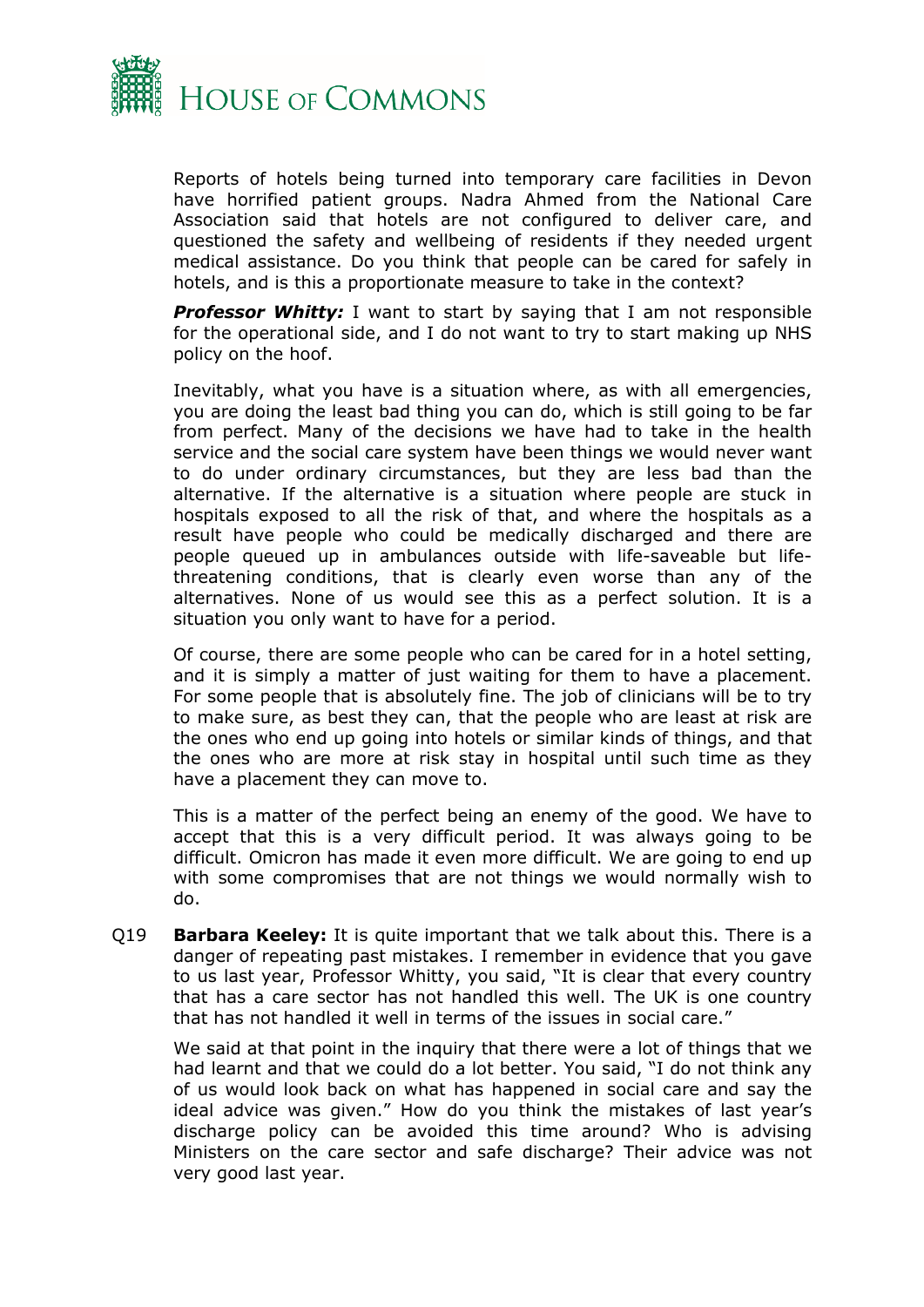

**Professor Whitty:** I would like to sharply draw a distinction when it comes to the discharge policy, which actually was a bit more complicated than it is sometimes portrayed and was not what I was talking about. I think the discharge policy was, in many situations, a safe policy, but I am happy to come back to that. In a sense, that is an old debate. I think we are looking to a new set of threats.

Q20 **Barbara Keeley:** It is just not repeating the mistakes that were made before.

**Professor Whitty:** I want to be clear: I completely agree. There were several mistakes that we made. I will give a couple of examples, which I think we are not doing now.

The first mistake we made is that I do not think we were fast enough on cutting down on people working between care settings, rather than staying in a particular one. That was absolutely essential. We did not spot the effects of people not having adequate sick pay, which was an obvious point. It is one of those things that is obvious when you see it, but we had not seen how much that was driving things.

There were several others that are things we will need to come back to. We have not, in my view, repeated those mistakes this time around. We have learnt a lot from previous events.

The most difficult decision at the moment for Omicron is how we balance needs to allow families and very close friends to see people in care—I am talking particularly about elderly care—against the need to reduce the risk of this incredibly infectious infection getting in, in particular before we have got everyone boosted and their immune system responding. That is a really difficult trade-off.

What we do not want is a situation where, over the Christmas period, people are left completely alone, but nor do we want outbreaks we can avoid. We are trying to navigate a route between those two very clear needs. That is probably the most difficult decision at this point in time.

Q21 **Barbara Keeley:** I have a further question that affects capacity. I do not know how aware you are of the workforce crisis in social care, but using personal health budgets, as has been suggested, as part of discharge relies on there being staff to be employed as personal assistants and available to take on that care.

The current situation has been described as the biggest recruitment crisis in social care that anyone can remember. Not only is that the case, but care providers are reporting that Government funding allocated for the recruitment crisis is not making its way past local authorities to them. Take any temperature on that and it is very difficult.

Do you think that the very limited capacity and workforce issues in social care will significantly limit how many patients can move out of hospital beds into the community? Do we need to think about what measures can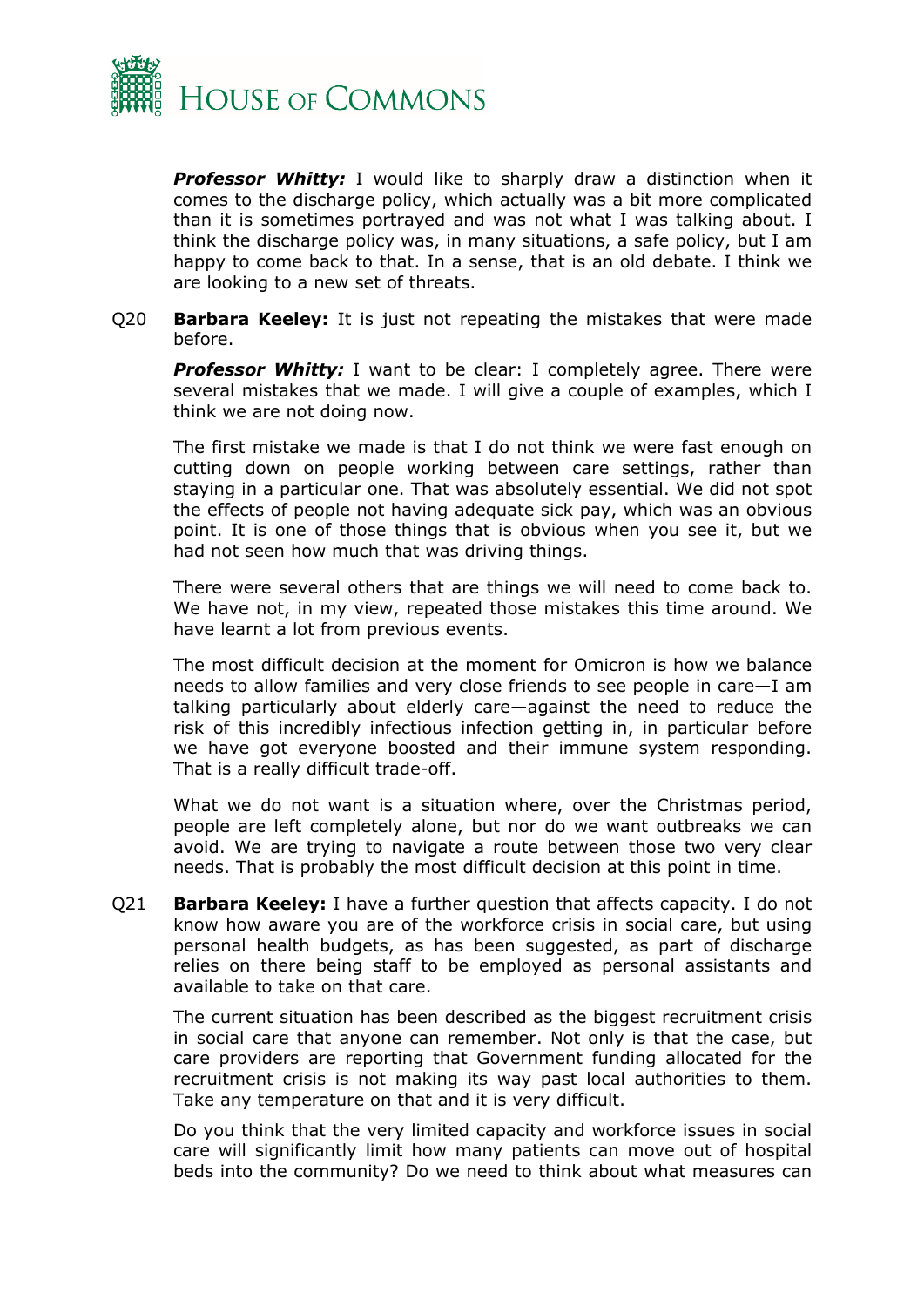

be taken to deal with that, if it is the case? It seems to me this week that that is the case.

**Professor Whitty:** I need to be very careful. My job is to answer questions that only a doctor can answer. This does not strike me as one that is a doctor's question really, but I will give an answer as best I can because it is very important for the management of the situation.

There is a very serious issue with recruitment in social care. I think that is widely accepted. The difficulties of the social care system are of long standing over many years. It goes back over several Administrations, so it is not a here and now problem. It has been a long-term issue. There have been several recent serious attempts, including indeed under your distinguished Chair, to look at what we can do to improve the situation in social care. I do not think I am the right person to give a view on that. I acknowledge that the question you are asking is a very sensible question. I am just saying that I am not the right person to answer it.

#### **Barbara Keeley:** Thank you.

Q22 **Dean Russell:** Professor Whitty, you will know that there has been quite a debate this week about the introduction of the plan B measures. Many people, myself included, voted them through based on data, insights and predictions given by yourself and other colleagues.

I wonder if I could ask you a few questions now on some of that data, and some of the questions I have heard since that time, one of which is whether you could share the percentage of positive cases against the number of tests being reported and, whether moving forward, we will begin to see those trends more publicly.

*Professor Whitty:* On positive tests versus tests reported, I am going to turn to Dr Hopkins because that is a UKHSA issue.

*Dr Hopkins:* We report NHS Test and Trace statistics on a regular basis and the number of tests reported positive from each of the channels. There is the home testing channel, versus on-site testing, versus adult social care, and we look at lateral flow. We can see that there is a very big variation in those. Walk-in testing usually has the highest test positivity because those people are symptomatic, for example. Adult social care has very low positivity because what we are doing there is regularly and repeatedly testing people who are well to avoid infections coming in.

That data is produced on a weekly basis and forms part of the traditional NHS Test and Trace statistics. We report the number of tests performed on a daily basis on the coronavirus dashboard, and the number of positive individuals.

Q23 **Dean Russell:** One of the comments that I have heard is that, as we are now testing right down to children aged five, for example, the chances of having a higher rate of infection is going to go up because the sample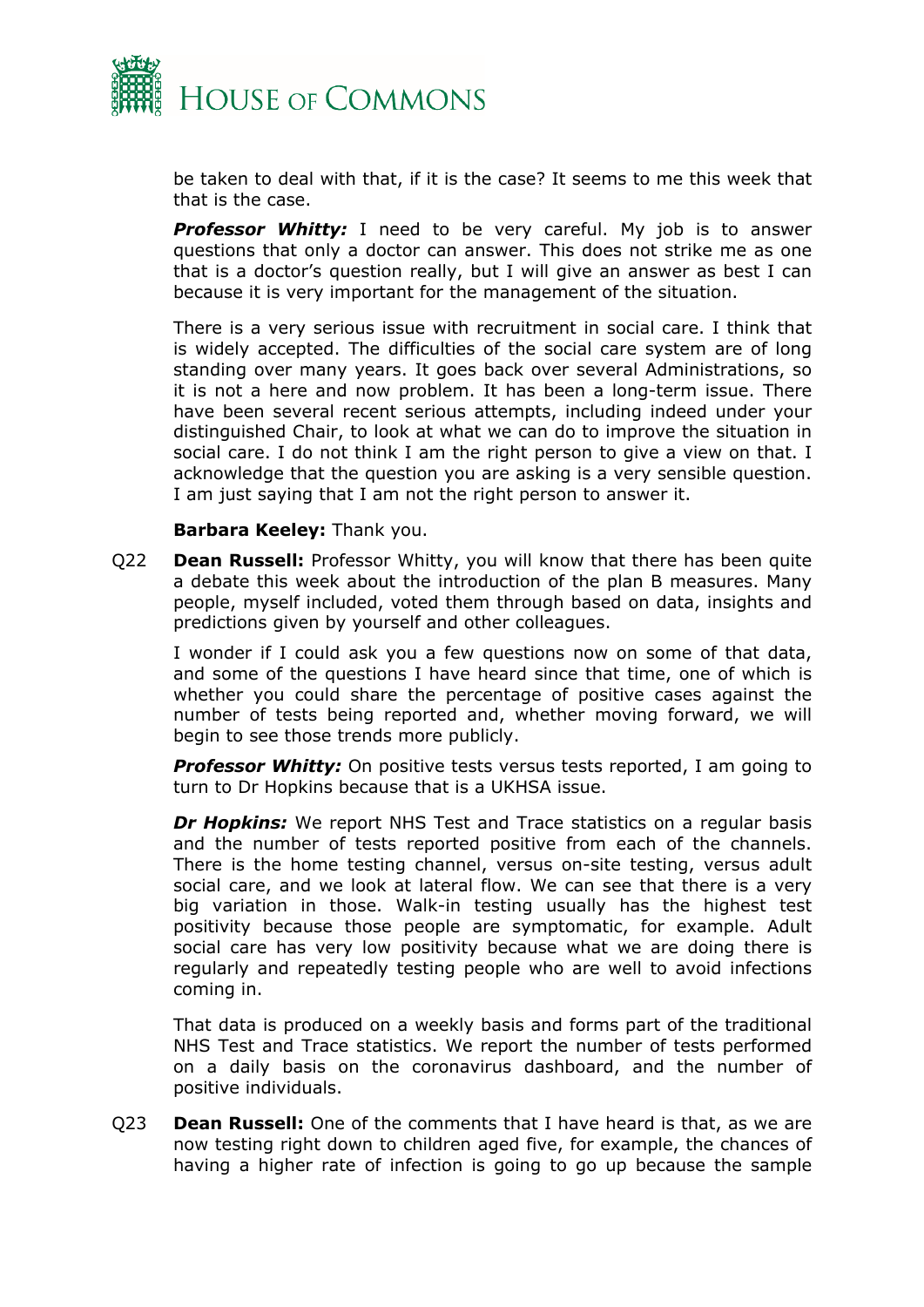

data is higher. Is that a fair thing to say, or is that skewing the data?

*Dr Hopkins:* First, we release in our weekly reports age testing rates and also positivity rates in children of all age groups. We have always tested young children who have had symptomatic disease. The only change in the advice that has come out this week is that daily testing, if you are a contact, will go down to children as young as five to reduce transmission in schools.

Q24 **Dean Russell:** Perhaps I could come back to you, Professor Whitty. One of the other comments I have heard is that people are concerned that we are prioritising Covid over other things, especially with the Omicron variant—over cancer and other serious issues. What would you say to that?

**Professor Whitty:** That is sometimes said by people who have no understanding of health at all, but I do not think it is said by anyone who is serious, if I am honest. When they say it, it is usually because they want to make a political point.

The reality is, and if you ask any doctor working in any part of the system they will say this, that what is threatening our ability to do cancer and to do all these things is the fact that so much of the NHS effort, and so many of the beds, are having to be put over to Covid—that we are having to work in a less efficient way because Covid is there. Finding a way to manage Covid that minimises the impact on everything else is absolutely central to what we are trying to do.

In a sense, I completely agree that there are multiple other things in addition to Covid. If we do not crack Covid at the point when we have big waves, as we have now, we will do huge damage elsewhere. The idea that the lockdowns cause problems with things like cancer is a complete inversion of reality. If we had not had the lockdowns, the whole system would have been in deep, deep trouble and the impact on things like heart attacks and strokes, and all the other things people must still come forward for when they have them, would have been even worse than it was. I want, through all of you, to make it absolutely clear that that is an inversion of reality.

Q25 **Dean Russell:** That is an excellent answer; thank you. I have a very last question. One of the concerns I have had coming through is about Omicron and the impacts on children. Do we have any more evidence now about what impact there could be that is different from, say, the Delta variant?

*Professor Whitty:* That is a really important question. Very initially, some of the South African data implied that there might be a slight increase in the number of children getting it, compared to previous waves. It is still nothing like many of the other infections that are primarily infections of children.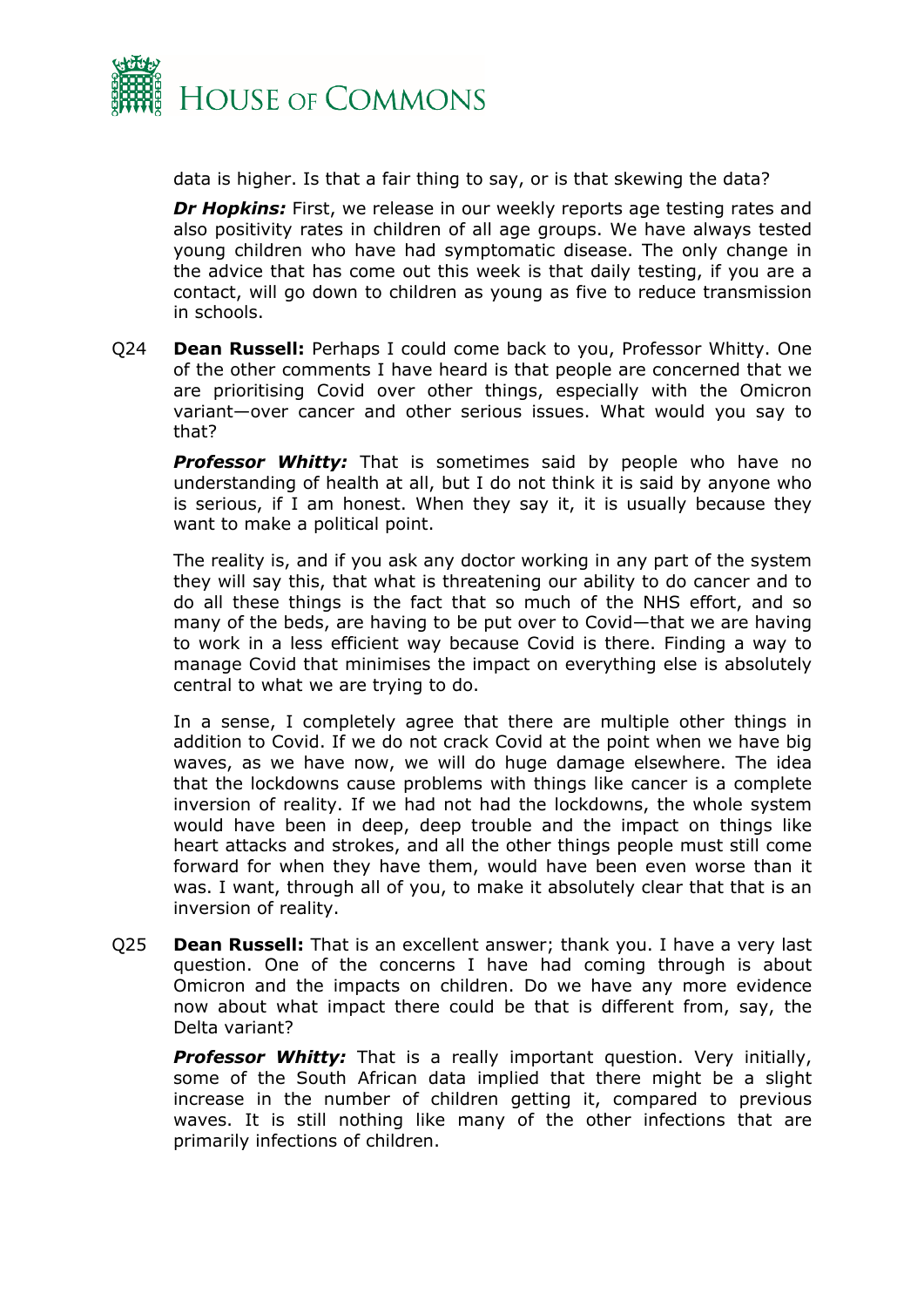

As the data have gone on in South Africa and, for what it is worth, in our early experience in the UK, we are not seeing that develop. At the moment, my view is that it is too early to be sure, but I do not think there is anything to say that we should change our advice about the relative risks for children. The total number of people infected with this over a short period is going to go up. A lot of children will get it, but only a very small number, hopefully, will get into trouble as a result, because it is not a trivial disease. I think we would still stick to the view that it is much milder in children than in older adults.

#### **Dean Russell:** Thank you.

Q26 **Sarah Owen:** Professor Whitty, I have two topics for questions. One of them is pregnant women and the other is new variants. I will get started straightaway.

In August, only 22.2% of pregnant women were vaccinated, yet one in six of the most critically ill patients are unvaccinated pregnant women. What should the Government be doing to increase take-up, and was it a mistake to not include pregnant women in priority vaccination groups sooner?

**Professor Whitty:** On the first of those, I completely agree with the point you are making. The uptake of vaccination in pregnant women is depressingly low, and, as you say, significant numbers of women have come to serious harm as a result. Almost all the women who are in hospital or in ICU with this have not been vaccinated. Vaccination really protects pregnant women, and pregnancy is a period of vulnerability.

I think we should have made that point even clearer earlier on. This is not a Government point; it is a medical profession point. Of course, obstetricians and people like me have said it. I have said it several times publicly. The chief scientist here in the Department, Lucy Chappell, who is an obstetrician herself, has said it. We have all tried to say it very strongly.

There are a lot of myths around this, and that is the thing we really need to take on. We need to say, "Look, it is not true that there are increased risks with this vaccine. What is true is that Covid and pregnancy is a dangerous combination." We absolutely should be encouraging everybody who is pregnant to get vaccinated because that helps protect them, and that is in the long run in the interests of their baby and their future. I absolutely agree that it is a serious problem, and everybody should be doing everything they can to increase that.

In terms of the change of emphasis, I think the JCVI are looking at this. I hope that they will give an answer on it pretty soon.

Q27 **Sarah Owen:** Thank you, Professor Whitty. I think it is probably quite shocking, given the statistics and what you have just said about the importance of pregnant women getting vaccinated, that the JCVI has not prioritised pregnant women sooner.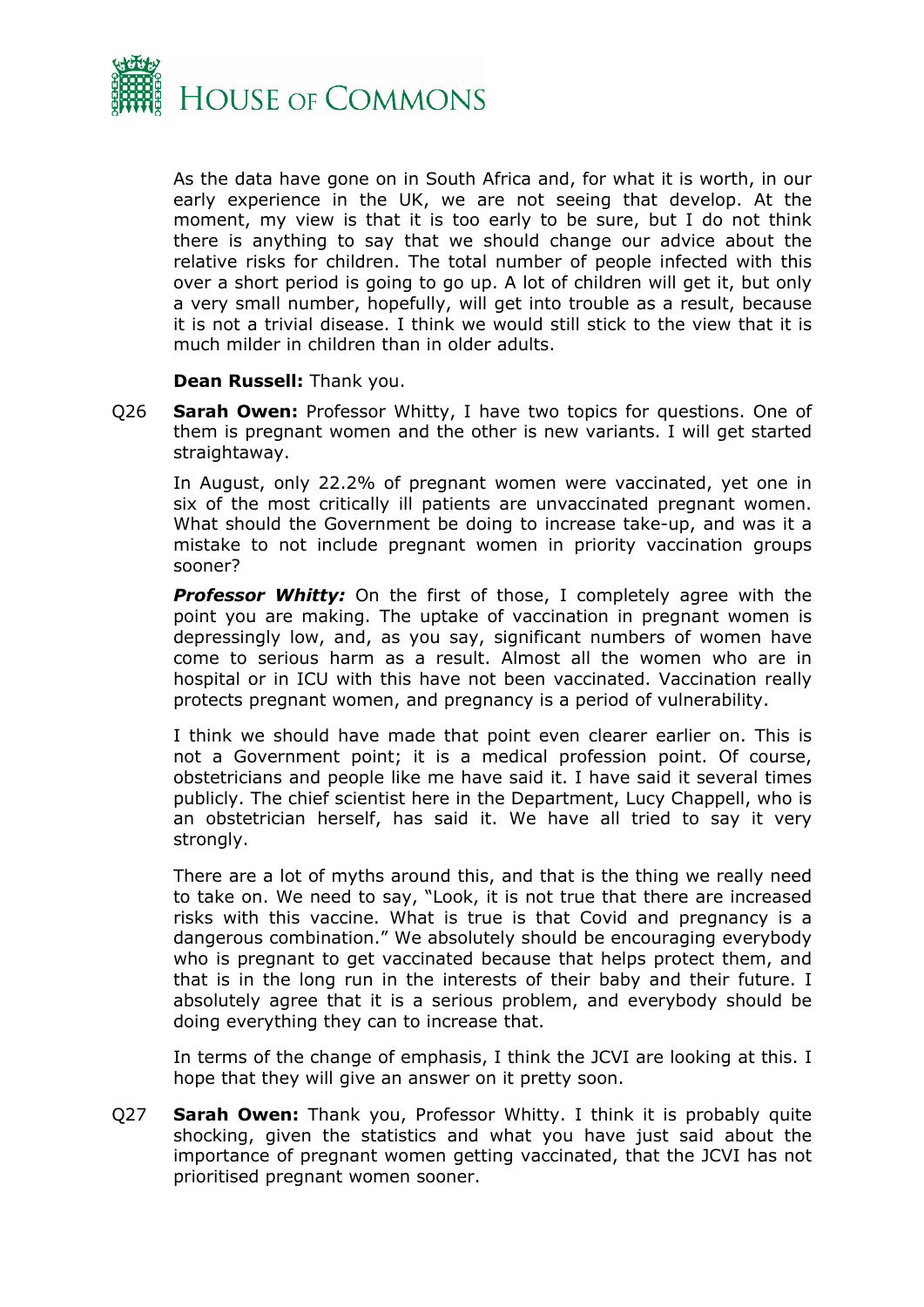

I want to break down the 22% a little bit further. It is shockingly low, and it is even lower when you look at the statistics on ethnicity, for black, Asian and minority-ethnic pregnant women. Are there any plans to prioritise an education programme for healthcare practitioners as well as for pregnant women? What is going to be done to increase that low vaccination rate for pregnant women as a whole? Do you know if there are any plans in the pipeline for it?

**Professor Whitty:** There is a really quite strong communications push. Acknowledging that it is not my area of expertise, I have seen a lot of activity on this. In a sense, there are two things intercepting. There is a really strong communications push to make sure that we are much more focused on making sure that we get overall messages on vaccination through to people from every community in the UK, including ethnicminority communities. That is essential and we need to keep pushing on that. It is getting better overall, but it is nowhere near as good as it should be.

Within that, there is a separate thing on pregnancy in ethnic minority groups. I know that individual practitioners, as well as particular places where there are high concentrations of ethnic-minority groups, are doing everything they can to get the message home that vaccination in pregnancy is really important for the safety of mum and, therefore, for the long-term benefits for baby as well.

Q28 **Sarah Owen:** Thank you. With the spread of Omicron, do you think pregnant women should be better supported to work from home, or stay at home, and be financially supported if they cannot work from home?

**Professor Whitty:** I am going to revert to a point I made earlier. That is not really a medical question that I feel I have a particular expertise on, except the general point that I would want pregnant women of course absolutely to be supported medically very strongly. The most important thing, reverting to your first point, is the vaccination.

Q29 **Sarah Owen:** Thank you. I will move on to new variants. Is it time to move from focusing on just our national vaccine statistics and more towards a global vaccination rate regarding the spread, and slowing the spread, of new variants?

**Professor Whitty:** I very strongly believe, and I am very confident that everybody—both my fellow panellists and all of you on the Committee believes that we should be maximising the number of vaccines available in low and middle-income countries. It is a humanitarian need. It is a need as fellow global citizens. Actually, it is enlightened self-interest as well because this is a problem for everybody wherever there is an issue. There is absolutely nothing to be lost and everything to be gained.

Let me put a "but" on that. The biggest "but" is that in Africa and the resource-poor parts of Asia, where I had the privilege to work for much of my early career, there are good vaccination systems for vaccinating children under five, but there is not a system designed for vaccinating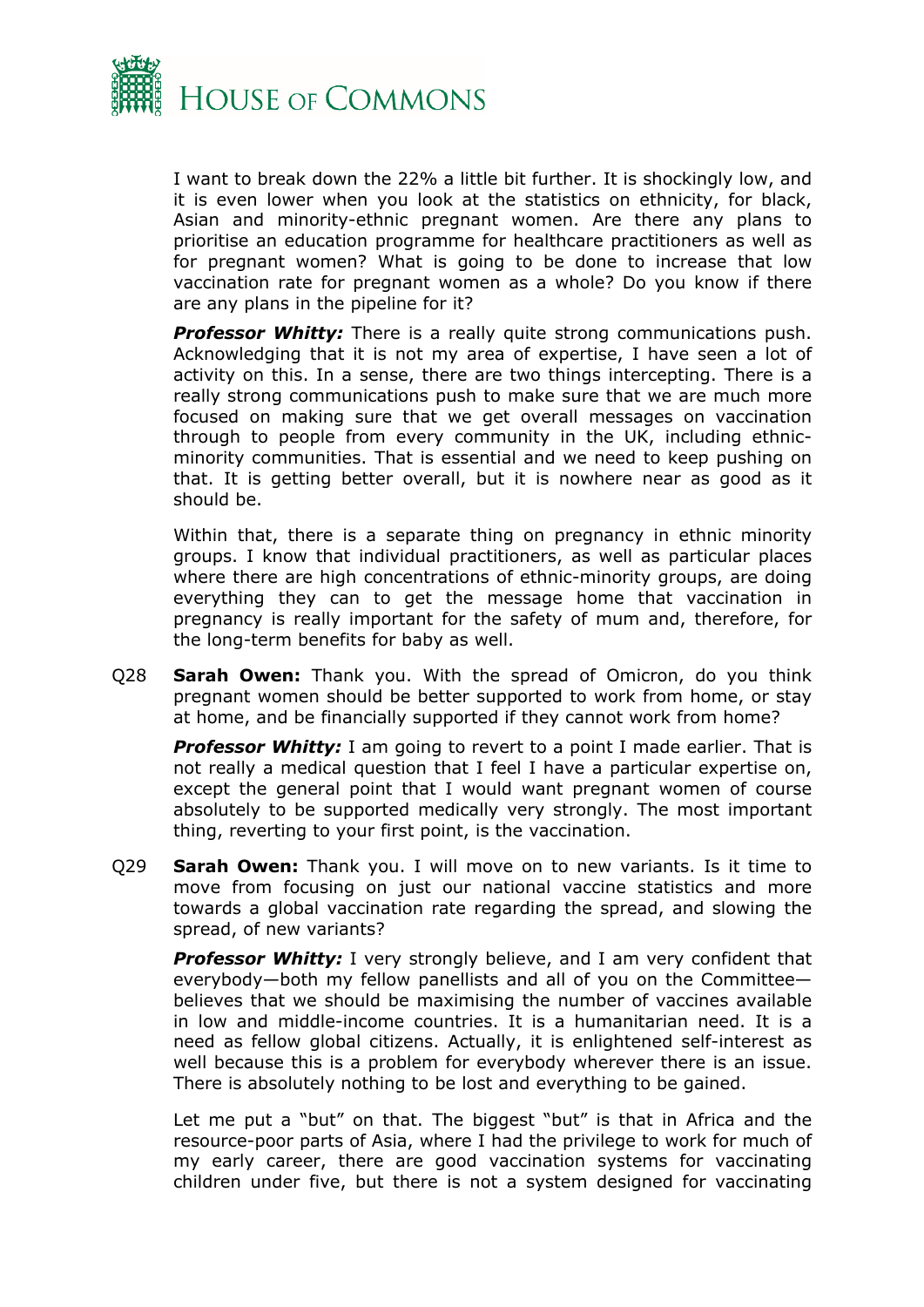

older adults, who are the biggest priority everywhere in the world. We cannot just say, "Here's a crate of vaccines. Off you go." We also have to look at the delivery system. We need to see this as a whole system problem and not just as a product problem, but I basically agree with the thrust of what you are saying. I do not think that is controversial, incidentally. I think everybody would agree with that.

Q30 **Dr Evans:** I have a couple of context-setting questions, if that is all right. Dr Hopkins, what is the current R value?

*Dr Hopkins:* The overall R value that was reported on the dashboard last week is between 1.0 and 1.2. However, it should be noted that there are two current variants circulating. One is Delta, which remains relatively stable in number, and the other is Omicron, which is increasing very rapidly. With a doubling time of every two days, the R value for Omicron is estimated to be much higher. There are very broad-brush estimates of between three and five at the moment.

Q31 **Dr Evans:** With regard to that, what is the absolute risk to those who are vaccinated and unvaccinated of the Delta variant?

**Dr Hopkins:** What do you mean by vaccinated and unvaccinated?

Q32 **Dr Evans:** What is the risk of mortality for those who have Delta and have had two vaccines and for those who have had none?

**Dr Hopkins:** For the vaccinated, in Delta, vaccine effectiveness reduces the risk of death by 95%. The absolute risk varies by age. If you are over the age of 70, it is extremely high. If you are under the age of 40, it is extremely low, at less than one in 10,000. The risk varies with age, and vaccine is the key to reducing that risk.

Q33 **Dr Evans:** It is very important to get vaccinated. Do we know the relative risk yet of Omicron with regards to vaccinated and unvaccinated people?

**Dr Hopkins:** Not for severity or mortality. As explained, we need to have a number of cases to be able to do that. We know that the vaccine effectiveness to reduce symptomatic disease is lower for Omicron than it is for Delta. After two doses of Pfizer, for example, more than eight weeks later your vaccine effectiveness for symptomatic disease in the community is about 40%. Once you have boosters that goes up to about 75% for Omicron.

Q34 **Dr Evans:** It is really helpful to get the context, and why the boosters are so important.

Professor Whitty, at the start you talked about the very first pandemic and when we heard about it, and the whole plan was population risk reduction. Washing your hands is easy to implement and has a big reduction. Mask wearing is the next level. Do you have a strategy on each of those implementations regarding how much risk it reduces? Do we know that handwashing reduces by, say, 10% and mask wearing by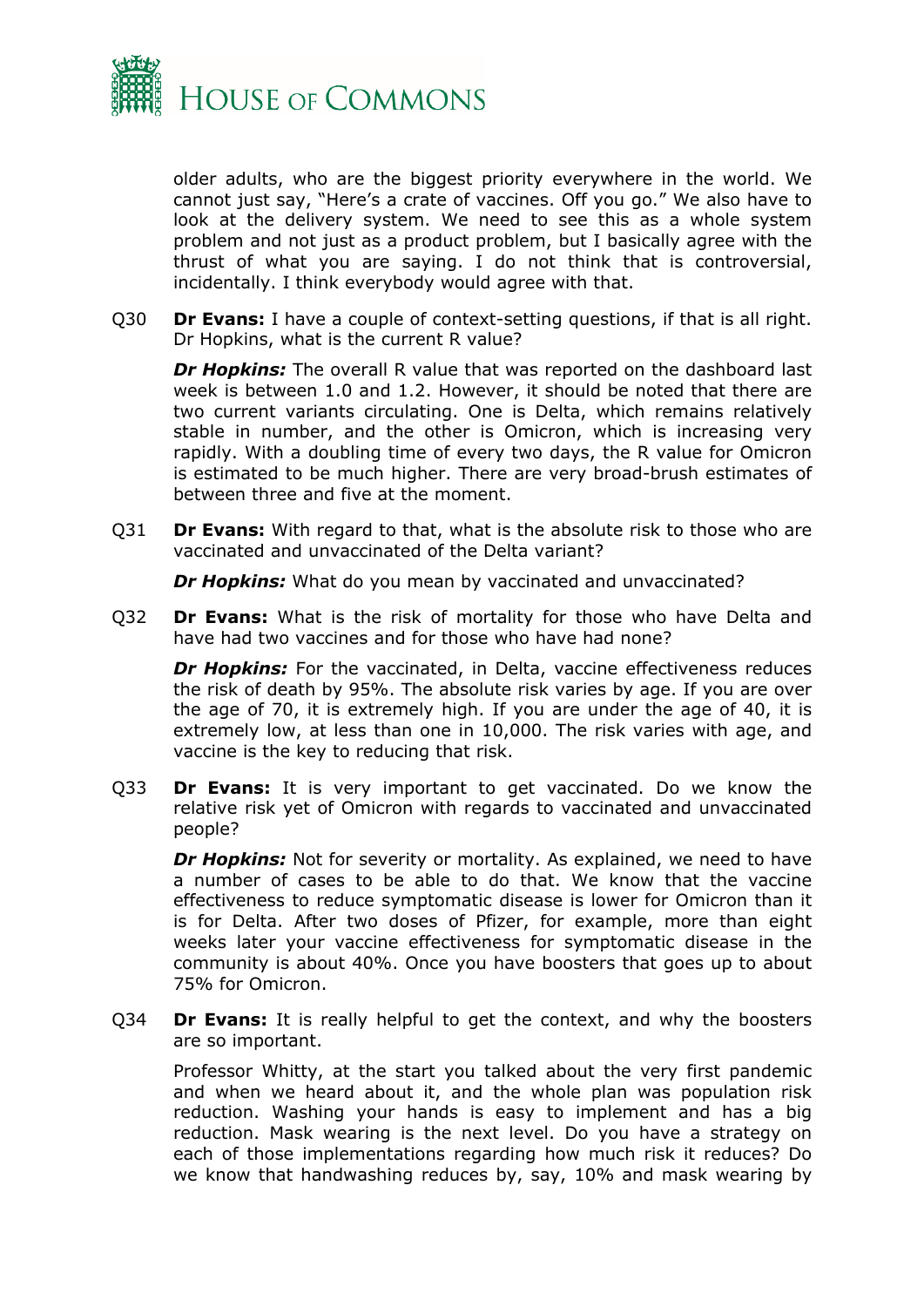

#### 5%?

**Professor Whitty:** No. The problem is that there are lots of numbers bandied about, but what you really have is different combinations of things you can do, each one of which interacts differently with the others. If you take it in isolation, you would never randomise one group to have a face mask, another group to have handwashing and another group to open the windows. What you are going to say in reality is, "Do the whole lot." They all build on one another and different ones affect different bits of the risk. The handwashing is about things you might pick up by touching, because someone has coughed on a table or something, whereas opening the windows is particularly important for anything that is aerosol, for example.

What we would all say is that all of those are moderate impact things incrementally, but if you put them all together it is much larger. You must do all of them because they help to protect you against different elements of the risk that are surrounding you—the droplet, the aerosol or the fomite on the table.

Q35 **Dr Evans:** You have beaten me to it, Professor Whitty, because that is where I was going. I know it is for Ministers and the Prime Minister to decide what to do, but how is the data presented over which combination you put in place? For example, we could have chosen to have the rule of six return. We could have gone into tiers again. We could have closed clubs or pubs. How is it decided which constellation comes together?

*Professor Whitty:* I am going to simplify what is obviously an extremely complicated and difficult process for Ministers. The first layer is, what are the things that we can do that have no obvious downsides, socially or economically? Saying to someone, "Wash your hands, put on a face mask and open the windows when you can," has absolutely no downsides. Why would you not say it? The first question is, can we get through this just with those?

Then there are some things that have a bit more impact, socially and economically. The Government have to take a view on that because they have to balance things. The next level up is clearly things like advising working from home, as the Government have done. It is not in law but it is in guidance; things like, "You must wear a face mask," rather than, "We would really like you to."

You then go up a ladder of intervention. Each step of the ladder adds some protection, but as you go up the ladder the impact on society or the economy gets greater. The difficult decision for Ministers is how far up the ladder they should decide to go at any point in time. That, very much, is the way I would conceptualise it.

Q36 **Dr Evans:** That is very helpful. Now we have the context of why the vaccines are so important. We have the way in which you can deal with it for the general population.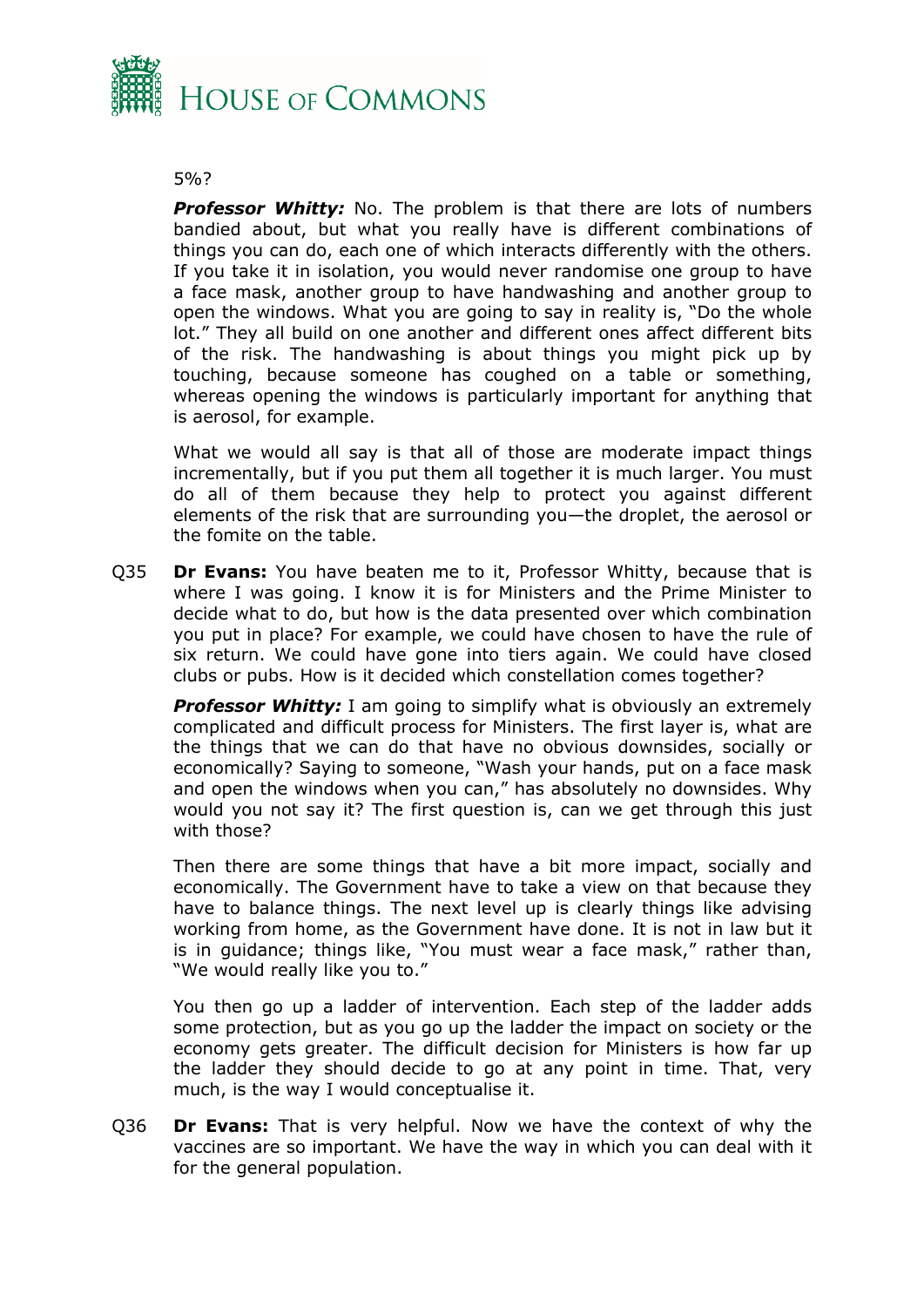

One of the biggest problems facing us in the future is the fact that about 10% of the population are currently not vaccinated. The current first vaccine rate is about 22,000 over a seven-day average. We have a problem in society. How do we deal with the 10% or 5%, whatever it turns out to be, of people who will not get vaccinated, given all the context you have given to all the other questions, and that now we know about the importance of the vaccine? For those 5% to 10%, medically, what is your response on how we could deal with that? What are the options you would present in front of Government?

**Professor Whitty:** It is a critical question. There is a very small but very noisy number of people who basically, due to weird conspiracy theories and all sorts, are just simply never going to get vaccinated. Except when they work in places where there are lots of vulnerable people, the view of the Government is, "Fine, we just have to accept that." Of the 10%, a very large proportion just have not got round to it. They are really the people you are addressing your question to, in a sense.

I think there are basically four things people want to know and that we have to do, and make sure are culturally relevant as well. That does not just mean ethnically cultural; I mean making sure every bit of society feels that we are talking directly to them in a way that they feel comfortable with and trusting of.

The first thing is that they want to know that the disease is a big enough threat that it is actually worth doing anything at all. That is a really critical thing. Secondly, they want to know that the vaccines actually work. On both of those, we have incredibly good evidence. We know that it is a big threat and we know that the vaccines work.

The third thing is that they want to know that the side effects are proportionate to the benefit the vaccine is giving them. We have to keep on going at that one because there are huge numbers of myths out there. The people who believe them are not anti-vaxxers. The anti-vaxxers start them, but the people who believe them have just read something on the internet, they are worried, and they need serious information put to them.

The final thing is that we need to make it convenient. Convenience makes a very big difference. I found it very striking when I was last on the wards that an awful lot of the people I spoke to who had not had vaccines, and who, unsurprisingly, were disproportionately there, said, "I hadn't got round to it yet." There were a few you would meet who just believed all sorts of nonsense, but for the great majority it was, "I hadn't got round to it yet."

It is a combination of making sure that their fears are correctly, politely and scientifically addressed, and making it as convenient for them as possible. My hope is that the huge boosting campaign that is going on at the moment also gives people who have not had their first or second vaccine an opportunity to come back and say, "Look, the threat has gone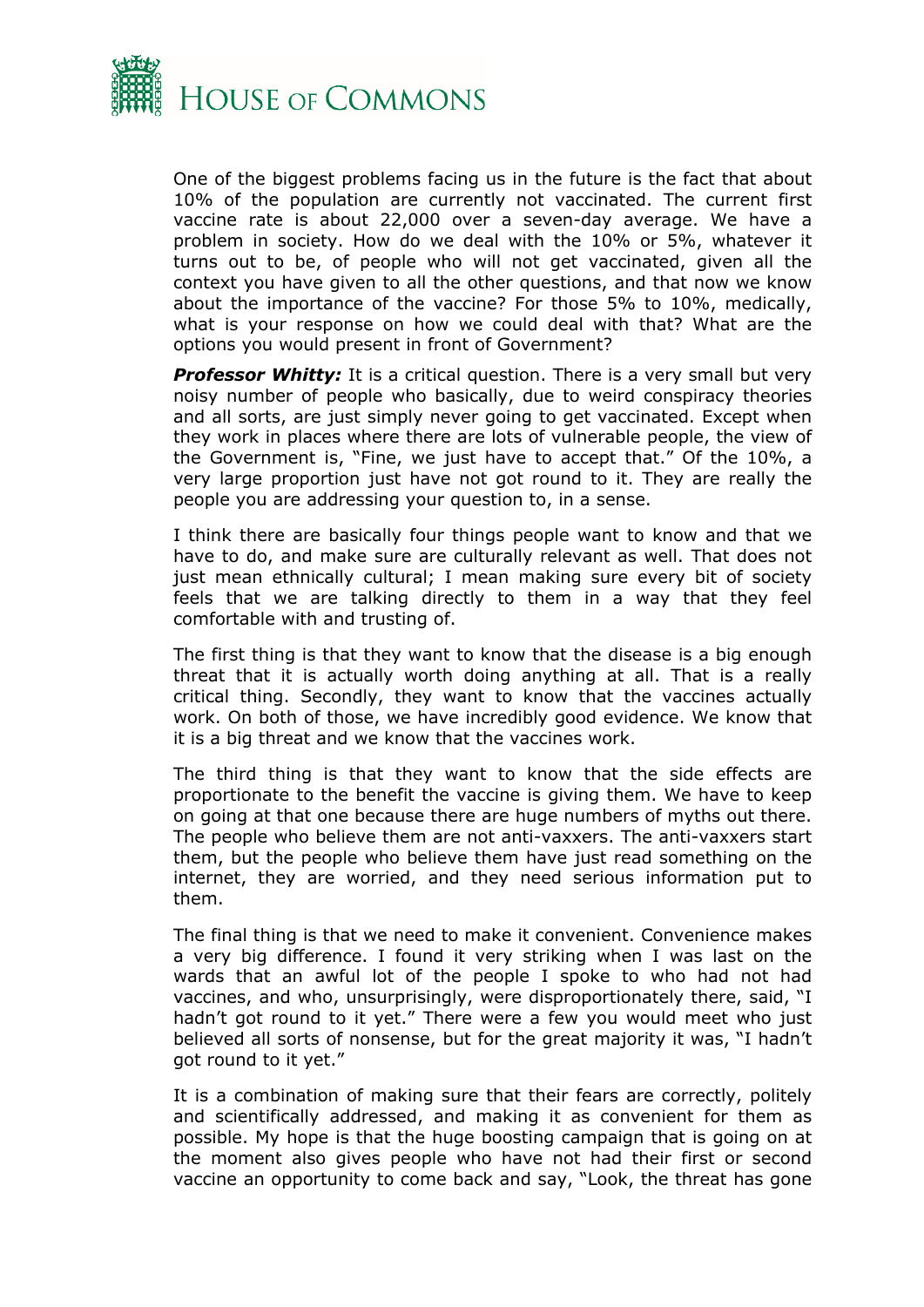

up again and now is a really good time to get my first or second vaccine," and obviously for everybody else to get a booster.

Q37 **Dr Evans:** That is really helpful. My final question is to Dr Waite. One of the things the CMOs have agreed is to suspend the 15-minute wait post Pfizer for boosters. Are there any other things that you are looking at that may well help with throughput, given how important we have just heard it is to get boosters and given that convenience seems to be the main thing? What are the Government looking at doing practically from your position that may well make a difference to making the booster programme as successful as possible?

*Dr Waite:* You have touched on one of the key things, which is that by suspending the 15-minute wait you can get an awful lot more patients through any given clinic. That applies not just to the very large vaccine centres. I have had the privilege of working in quite a few community pharmacies during the booster campaign. It makes a real difference there because there are only a limited number of places where people can sit to wait. That is a great big plus.

I am not on the operational side of the vaccine programme, or planning it, but there are two key things from that I want to draw attention to. The first is opening extra, very large, booster centres. I know that Wembley will be open this weekend. I think the Chelsea stadium will also be open. Those will help to get the numbers up, and to get throughput.

The next thing, which is quite important for the points that Professor Whitty was just making, is the much smaller and more convenient centres, the places that people trust. During the primary campaign, I was lucky to work with a GP in west London who had opened a vaccine centre in a community centre as part of the mosque. Going to places that people trust, seeing people who are community leaders and being part of the planning of the vaccine programme for their community will not only help to increase the number of slots available but increase the ability for people to get to a vaccine centre that feels relevant to them.

**Chair:** Thank you.

Q38 **Laura Trott:** Professor Whitty, I want to go into a bit more detail, from the Chair's questions at the outset, about the link between case numbers and hospitalisation. Obviously, with the vaccines we hope that we have broken to a very large extent the link between cases and hospitalisations. Can you take us through where we think we are in terms of the percentage of hospitalisations that we expect from Omicron and how that differs from Delta?

**Professor Whitty:** The very short version is that we do not yet know, unfortunately. I am going to make an assumption, which I think is safe now, that naturally Omicron is not more dangerous than Delta. It may be slightly milder, or it may be the same; we do not know. This is before vaccination. Let's assume it is roughly the same.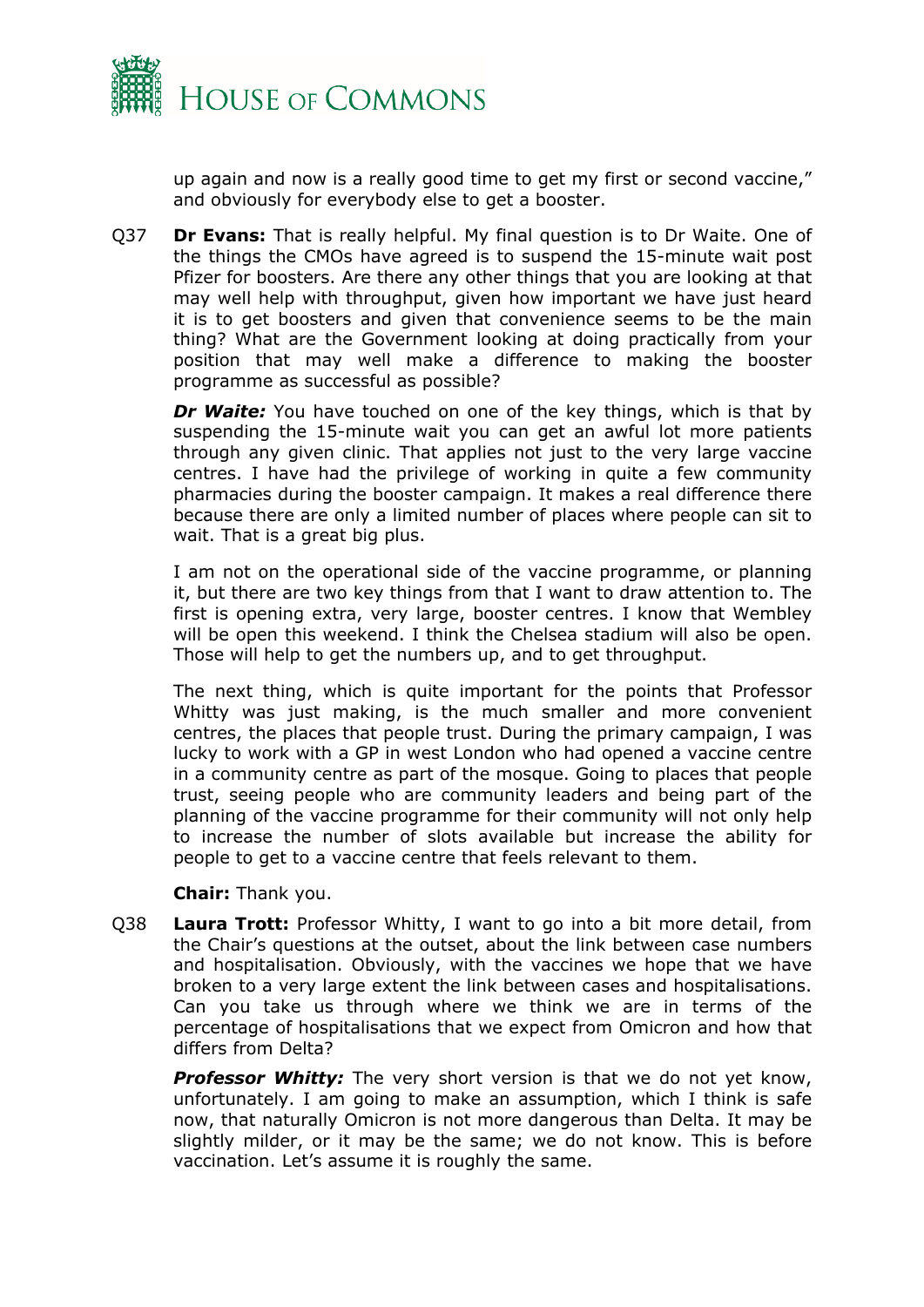

If we compare where we were, let's say, with the last big wave—not the Delta wave we have just had, but the one before that—the infection hospitalisation rate for people 65 or over for that wave, prior to the vaccination programme, was about 22%: 22% of older people who got infected would end up in hospital. After two doses in the big vaccination programme, accepting the last point that some people did not get vaccinated, but overall, that drops to 6%; 6% of over-65s who were infected ended up in hospital. It was much lower in younger people. To be clear, I am just talking about older people here.

The question with Omicron is, first, is it intrinsically milder? I do not think there is clear evidence that says it is, actually, at this point in time. There are, correctly, reports that there are lower hospitalisations in South Africa than the last wave, but I am not sure that guarantees it is milder. It may be—we do not know—but that is one possible question.

The second question is, after you have had two doses of vaccine, and then three doses, with the booster, by what percentage does it reduce its severity compared to what it would have been, and is that as good as Delta? It is unlikely that it will be better than Delta because it is less well matched. Is it as good as Delta for severe disease despite not being so good for infection, or is there some reduction in that severity? That is the key question for what is going to happen for the health service as a whole over the next period. It is critical that we wait for those data before we jump into saying, "This is what is going to happen."

The worst that would happen, in my view, would be where we were back in the Alpha wave earlier this year. The top end of expectations would probably be for two vaccines to be where we are and the 6% for Delta, but it is possible that with a boost we are better off with Omicron than we are with two vaccines with Delta for severe disease. I do not think that is likely for infection, but it is possible. We honestly do not know. The range of possibilities is really quite wide. That is why it is very difficult to make definitive views about where the NHS is going to end up in the next four weeks.

Q39 **Laura Trott:** Unless we have a significant change in the hospitalisation rate, with the type of numbers that we are talking about for Omicron infections we are looking at some very serious hospital admissions. Is that fair to say?

*Professor Whitty:* Yes. Of the things we know about, most of them so far have not fallen our way. This has lots of antibody changes. We have lost at least one of the drugs. We know that it is less effective on infection, but we do not know some critical things like severity. We do not yet know for sure. We know it is not trivial, but beyond that we do not know. We do not know the effects of boosted vaccines. If they all fall our way, the numbers will be less concerning. If they do not all fall our way, and so far we have not been lucky in Covid, and planning on that basis, the numbers in hospital over a short period could be very high indeed potentially.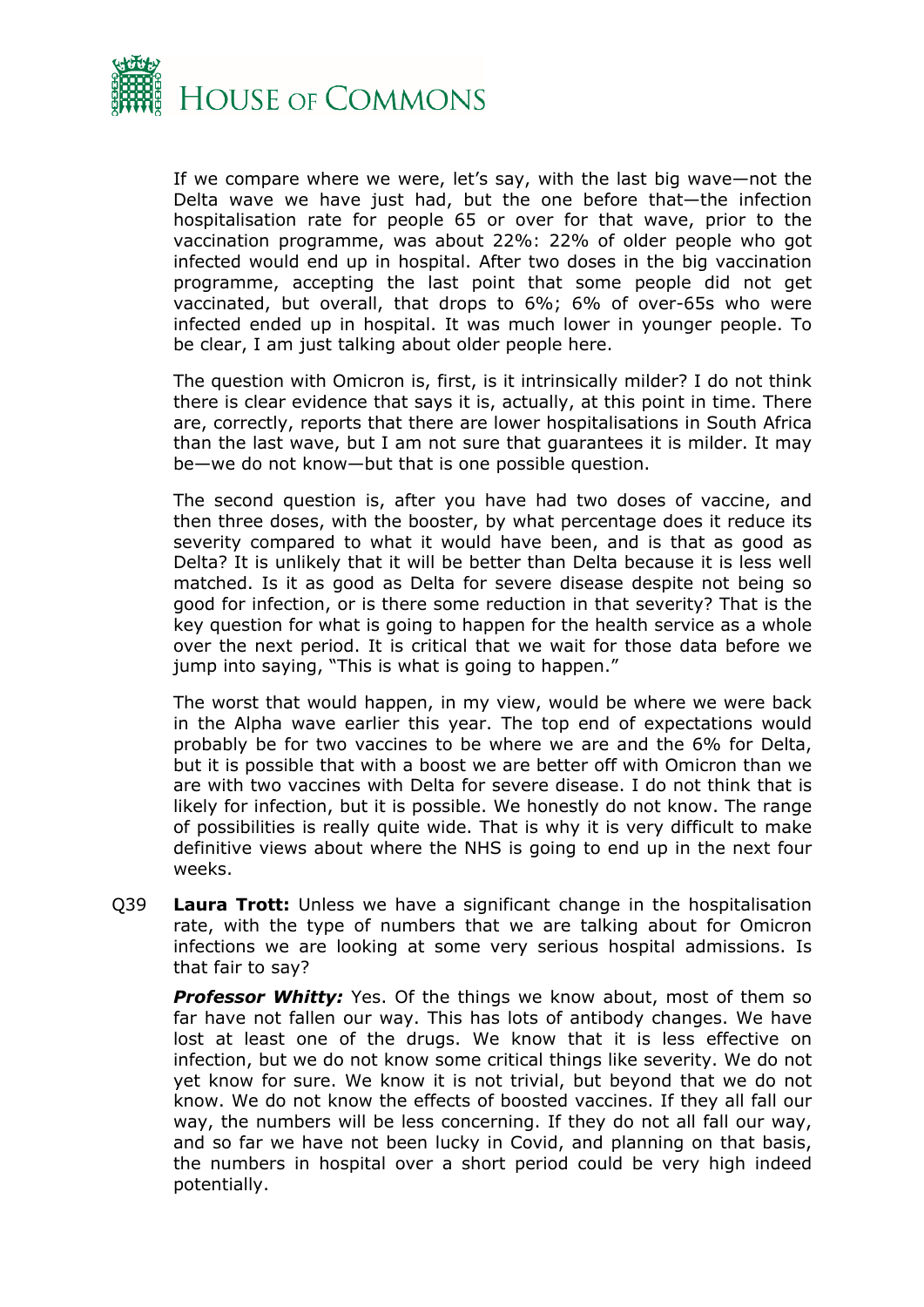

The big issue is that they are all going to come in a very concentrated time. This goes back to the Chair's original set of questions. The same number spread over three months might be much easier for the NHS to handle than the numbers we might see over a very short period of time. That is really a very big issue.

I am afraid, if I can add an additional point that I think people just have to realise, this will also be happening at a time when a very significant number of staff are going to be off ill, isolating or caring. You are going to have both a reduction in supply and an increase in demand in the health service over a very short time period. That really is the reason why we are all taking this extremely seriously.

Q40 **Laura Trott:** In terms of hospital-acquired infections, which we know have been significant throughout the process of this disease, what more can we do on that front? It seems to be even more infectious than previous waves we have seen.

**Professor Whitty:** Yes. We have a problem on infection control. We have learned a lot, and I think infection control is much better than it was because we have learned as we have gone through. Unfortunately, two things will go against us. This is more infectious than previous ones. It seems to have an extraordinary intrinsic ability to infect. That is going to make it harder. One of the mainstays of our approach was vaccination. Booster vaccination will reduce transmission but it is probably not going to take it right down to where it would have been with booster vaccination against Delta.

We will do everything we can within the health service, but I think we cannot claim that we will get away scot-free on this. Even with really good, rigorous approaches, there will be hospital outbreaks and other health and social care outbreaks. We will do everything we can to minimise them, but I do not want to set people up to fail by saying, "No, we won't have any." We will have some, unfortunately, because of those two factors.

**Laura Trott:** Thank you, Professor Whitty.

Q41 **Greg Clark:** Professor Whitty, if we reflect back on the last 20 months, we have taken different approaches, understandably, to try to suppress the spread of the virus. We have had very significant lockdowns. We have had regional tiers. We have had detailed, specific restrictions.

In the last 10 days, the Prime Minister has urged people to get boosted and we see queues round the block. You have said, and you have repeated it today, that people should prioritise their social contacts. We know that they are already doing that. People are withdrawing from some events. Are we in a phase in which broad advice, rather than detailed, as you put it, "You should do this or should not do that," restrictions on people, is the right way to be thinking about this now?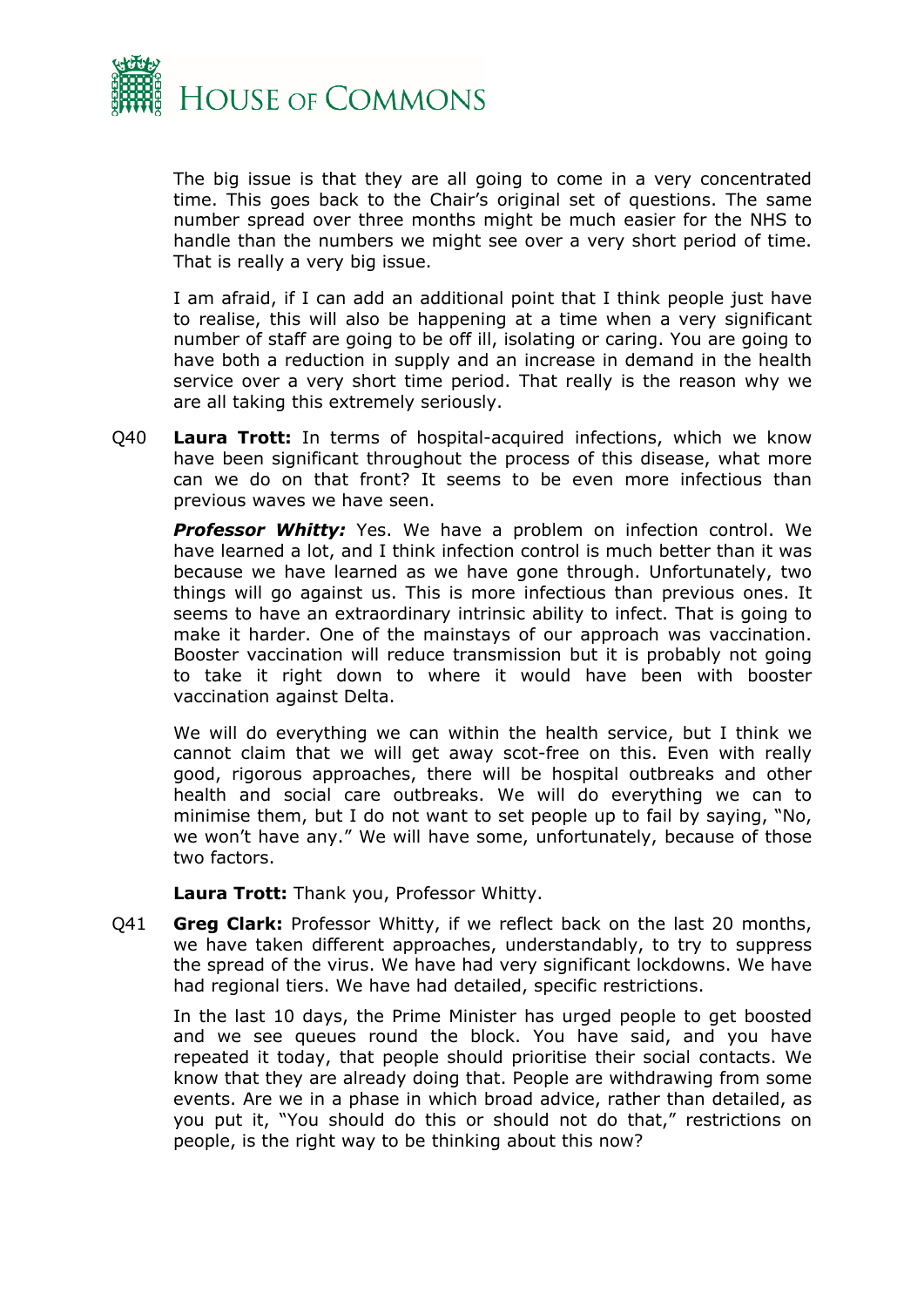

*Professor Whitty:* It is where we are now, but if we were in a situation where, for example, it looked as if the boosters were not going to be as effective against severe disease and transmission, and we were facing the kind of situation we were talking about in the last exchange, Ministers are clearly going to have to consider what else needs to be done.

I go back to the very standard public health concept of the ladder of intervention: the further up you go, the more damage you are going to do in other areas. Ministers fully have to balance those, which is very much their prerogative, and obviously that of Parliament. Balancing those, the bigger the threat, the further up you probably have to go.

Ministers have made decisions based on what we know at the moment. If the information that comes in is reassuring, it will tend towards one direction. If the information the comes in is distinctly not reassuring, it will tend to another. That is very much the way the Prime Minister and Ministers are looking at it.

Q42 **Greg Clark:** Let's consider the optimistic side: that we get through Omicron perhaps quicker than we might have thought, the spike happens and we come down it quickly. What would trigger the exit from the current set of restrictions and the advice that you and others are giving?

*Professor Whitty:* I think we have seen before, most recently in summer this year, a very clear de-escalation of advice even though, at that stage, there was still some residual risk. We accepted that and we talked through the logic of that. Some people criticised it, but that was the decision of Ministers and there was perfectly sensible scientific logic that made it a reasonable thing to do. There were alternative paths, but they chose that one.

Ministers are always in the position that they can go up and down as the facts change. That is very much the approach Ministers have sensibly taken as we have gone on. I am really cautious, to go back to the stem of your question, about making policy on the basis that everything might go right. In my view, that is not a sensible basis on which to make decisions. I think you should make decisions based on a range of possibilities, rather than just assuming that everything is going to fall our way from here on in. We should always be cautious about that.

Q43 **Greg Clark:** Indeed, and that is not the implication of my question. It is to consider the scenario, which, hopefully, at some point will happen, in which we can de-escalate. What is likely to trigger that? Is it a fall in the prevalence rates, a fall in infections? Is it reaching a certain level of boosters in the population? Is it knowledge based on evidence of the severity of Omicron? What is likely to trigger such a reconsideration?

**Professor Whitty:** There are multiple exit points, and they depend on what happens next. It is a very sensible and good question. It could be, with absolutely every bit of news that came in from here on, that we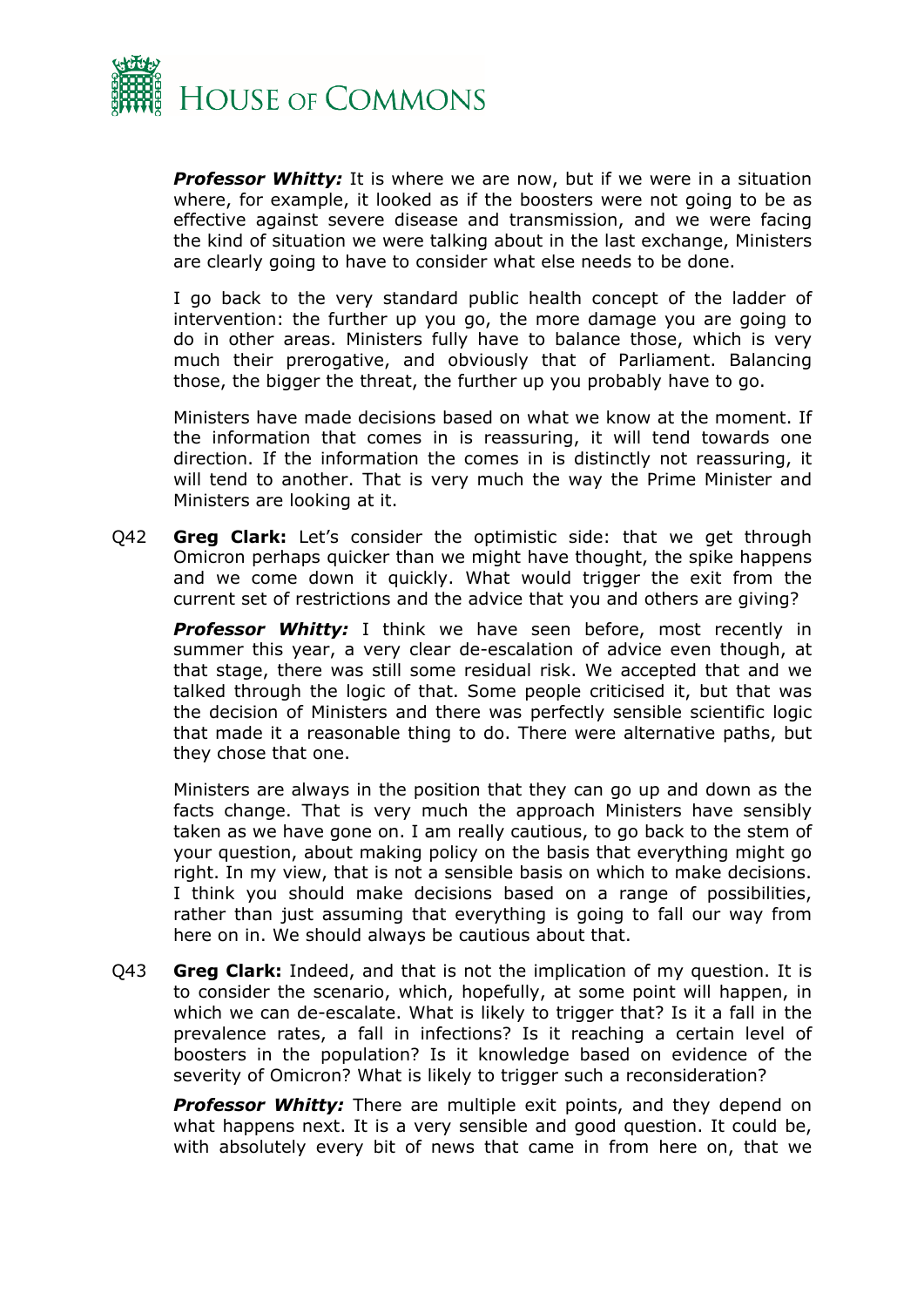

discover that with boosters, double vaccination and a milder variant, we can de-escalate quite quickly and it will not cause a big threat.

An alternative scenario is that there could be a very sharp wave, but the wave decreases quite quickly afterwards, so there could be significant problems but for a relatively time-bound period. There could, at the other end, be an exit but a longer exit, where it is not until you have an Omicron-specific vaccine, which, based on what the manufacturers say, will be between four and five months, and that would be the exit strategy.

There are so many unknowns at the moment in saying which of the exit strategies it will be. I am very confident, as you have implied, that there will be an exit strategy, but when it will be, and how quickly we will reach it, depends on a lot of factors that we currently do not know. Fundamentally, that is where we are at this point in time.

Q44 **Greg Clark:** Will you have the agility to de-escalate if the results of the various factors that you mentioned go in the right direction? Will you be able to intervene and stand down your advice to minimise social contacts, for example, and to advise that the plan B restrictions should be stood down before the time when they expire at the end of January? Are you set up to do that?

**Professor Whitty:** I think you know this, but I want to be clear for the record. To be really clear, those kinds of decisions are for Ministers, not for me. I will give the scientific advice. SAGE gives scientific advice formally, with the Government chief scientific adviser. We give data and Ministers take decisions.

In terms of my own advice, in a sense, I have put more stringent advice to the general public because of Omicron. We had less stringent advice before Omicron arrived. The public want us to keep them safe. At the same time, they want us not to over-egg it at a point when it looks as if things are getting back to a more normal situation. Of course, people will turn up the dial and turn down the dial as necessary. Of course, there are people in Government, rightly, who are arguing for the very strong economic implications of doing anything more than we need to. It is always about balance. All the way through this, it is about balance in the advice in both directions.

Q45 **Greg Clark:** You are giving advice directly to the public. I do not necessarily criticise that. People are interested in your views and respect your experience and judgment on this. You have advised people to prioritise their social contacts.

That is advice that you are giving directly. Generally, in the past, you have made the point to my Committee that you advise on the medical aspects and then Ministers have to weigh in the balance the consequences for society and for the economy, and come up with recommendations that bring the medical advice and the further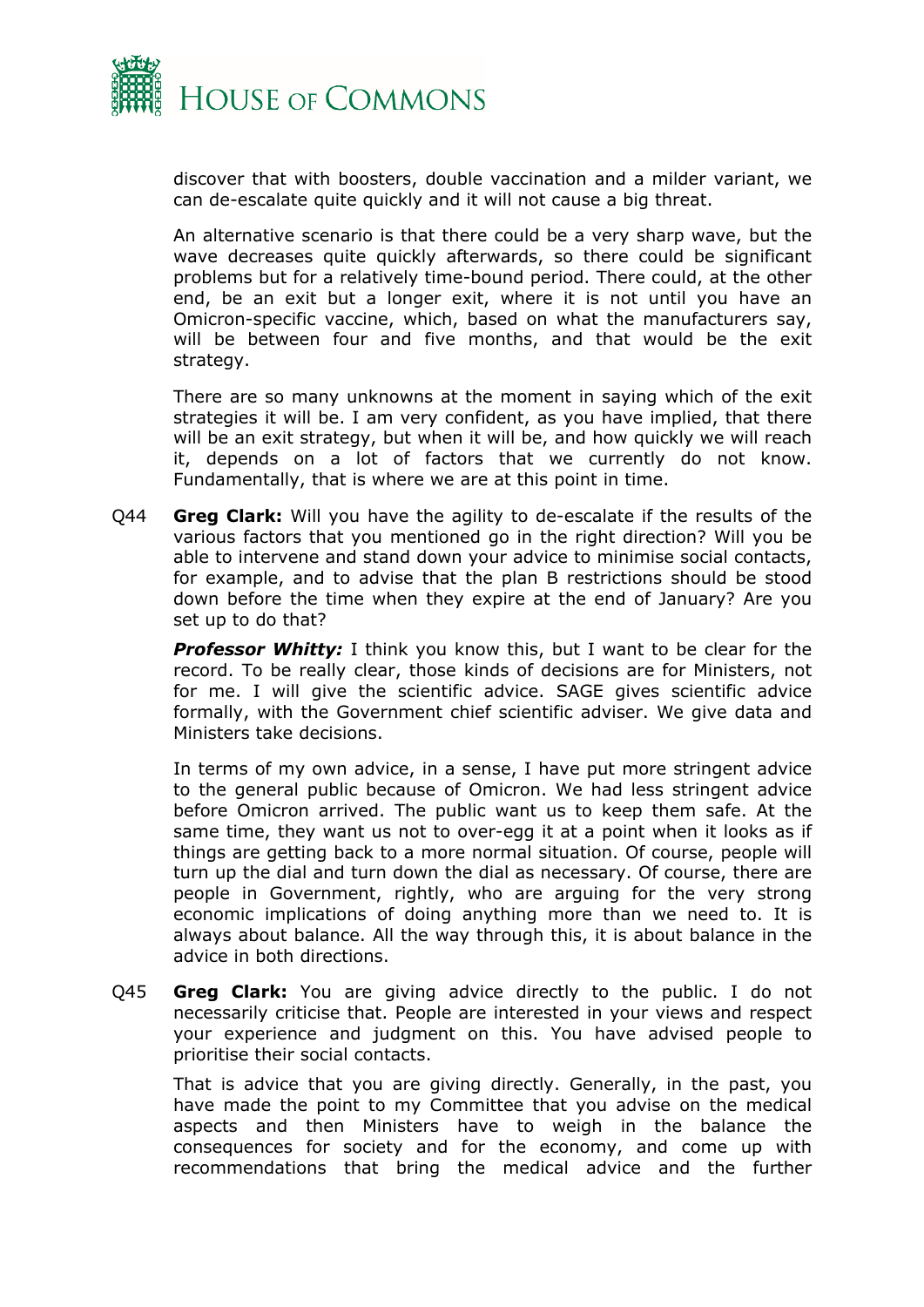

consequences together.

If you are giving advice direct to the public, that process is not taking place, is it? Therefore, how do you ensure that it is not one-sided advice? To go back to my point, are you prepared to have the agility to adjust your advice that is out there if, as we hope eventually, it will be appropriate to do so?

*Professor Whitty:* I am extremely clear on what I think the role of an independent adviser is and what I consider is the very paramount role of Ministers. From the very beginning, with the very first chief medical officer in the 1850s, chief medical officers have always given advice to the general public, but Ministers rightly reserve to themselves anything to do with the law and anything to do with balancing against the economy.

This is advice that I think any chief medical officer would have given. I do not think that any Minister feels that I am treading on their toes on this one. This is my job. I also consider that questions about things like further measures are very much for Ministers. It is about drawing a line between the two. The expectation is that the chief medical officer and medical advisers will talk, as doctors, independently and give advice as long as they do not stray into the job that is specifically for Ministers.

**Greg Clark:** Thank you, Professor Whitty.

Q46 **Chair:** There is one very final question from me, Professor Whitty, about the advice that you have been giving over the last day and the issue of compliance with it. Isn't the fundamental problem that people feel personally feel safer now if they have had two or three jabs, but the NHS is potentially more at risk because of the nature of Omicron and the fact that we have 4 million or so unvaccinated? How do you persuade people who have had three jabs to be more cautious?

*Professor Whitty:* I started the whole pandemic with very high confidence in the British public's ability to perceive risk and make really sensible collective judgments. That has only strengthened over time. My experience all the way through has been that people take these things very seriously, and what people do demonstrates that, as indeed does indeed polling. People accept that if they have had three doses, with the booster, they are at lower risk, but they will still take sensible precautions. I am very confident in people's ability to say, "Look, for the benefit of everyone around me and for the older people I come into contact with, I am going to be more cautious over a period because these numbers are clearly going up very, very fast."

In answer, in a sense, to both of your questions, it would be very odd to reduce that advice at a time when the numbers are spiralling up. The time to start considering whether to reduce is when the numbers are starting, reasonably consistently, to come down. People look at the data and think, "Look, I want to reduce the risk for everyone around me, for my family and for myself. I'm just going to take sensible and proportionate precautions at this point in time."